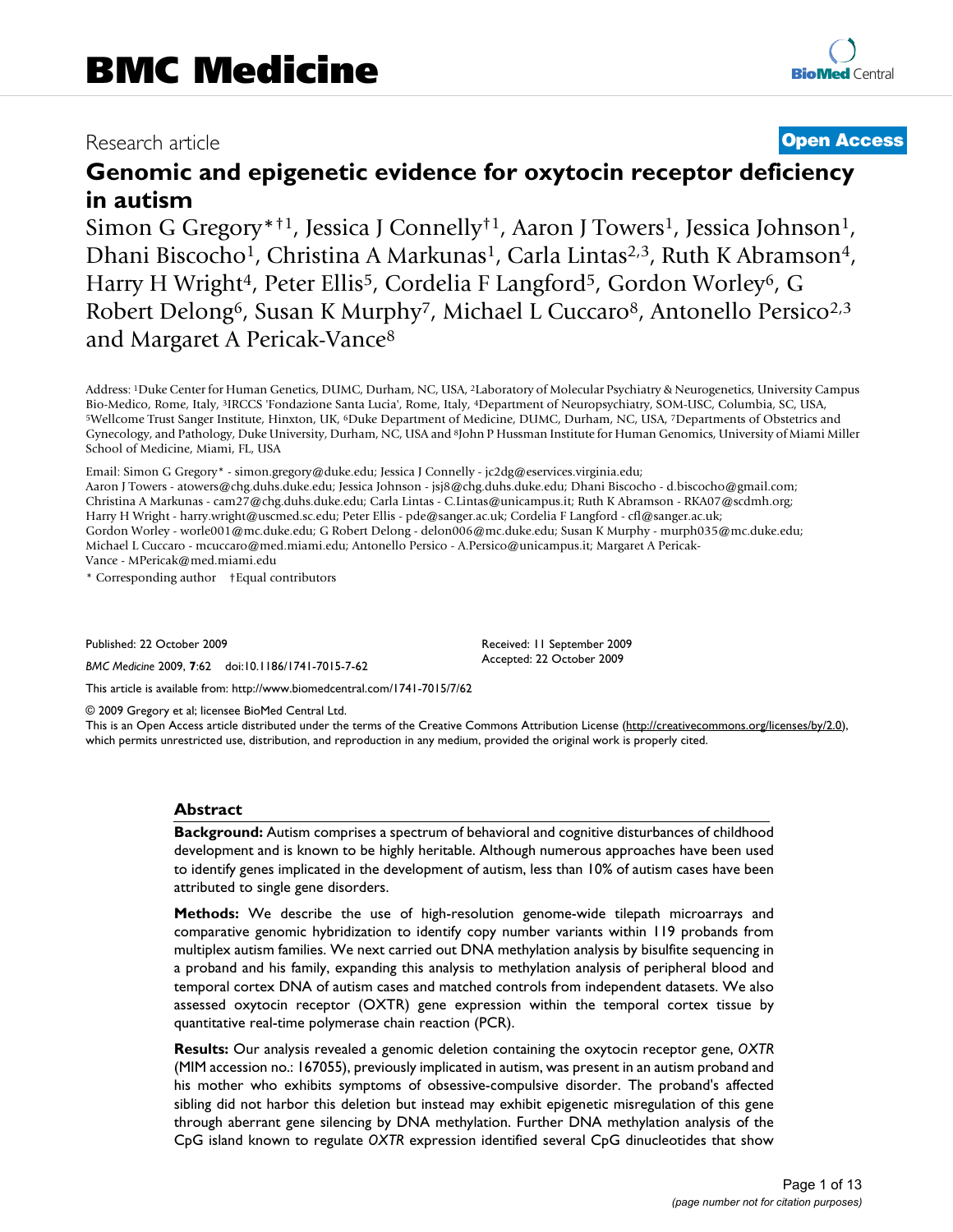independent statistically significant increases in the DNA methylation status in the peripheral blood cells and temporal cortex in independent datasets of individuals with autism as compared to control samples. Associated with the increase in methylation of these CpG dinucleotides is our finding that *OXTR* mRNA showed decreased expression in the temporal cortex tissue of autism cases matched for age and sex compared to controls.

**Conclusion:** Together, these data provide further evidence for the role of OXTR and the oxytocin signaling pathway in the etiology of autism and, for the first time, implicate the epigenetic regulation of *OXTR* in the development of the disorder.

See the related commentary by Gurrieri and Neri:<http://www.biomedcentral.com/1741-7015/7/63>

## **Background**

Classic autism comprises a spectrum of behavioral and cognitive disturbances of childhood development. The core autism phenotype includes deficits in social interaction, language development and patterns of repetitive behaviors and/or restricted interests. The population prevalence of the spectrum of autism disorders is estimated to range between  $1/300$  [1] to  $1/100$  [http://www.nsch](http://www.nschdata.org/) [data.org/,](http://www.nschdata.org/) with a male: female ratio of 4:1 [2,3]. The disorder has been shown to be highly heritable with the relative risk for siblings being approximately 2% to 8%, much higher than that of the general population [4]. To date, only a small percentage of autism cases (<10%) have been ascribed to single gene disorders such as fragile X syndrome, tuberous sclerosis [5] and Rett syndrome [6]. Numerous approaches including genetic linkage, genome-wide association, candidate gene association and gene expression analysis have been used to identify the additional genes implicated in the development of autism [7,8]. However, the heterogeneous nature of autism and autism spectrum disorders has limited their success.

An additional approach to identify genes involved in autism is to characterize copy number variants (CNVs), that is, chromosomal deletions and duplications, that are known to be present within at least 5% of individuals with idiopathic autism [9]. Autism CNVs have been shown to involve almost all chromosomes [10,11], with the most frequently observed alteration localizing to chromosome 15q11-13 [12-23]. A number of different methods have been used to characterize autism related CNVs, including but not limited to, cytogenetic G-banding [14,23,24], metaphase fluorescence *in situ* hybridization (FISH) [22], Southern blotting [18], loss of heterozygosity (LOH) analysis [15-17,19], quantitative polymerase chain reaction (PCR) [25] and, more recently, genotyping and representational oligonucleotide microarray analysis (ROMA) [26].

Here we describe the use of genome-wide tilepath microarrays and array comparative genomic hybridization (CGH) to identify CNVs in a dataset of 119 unrelated probands from multiplex autism families [27]. The genomic profiles of our autism dataset were compared to the array CGH profiles of 54 phenotypically normal individuals, to previously published CNVs present within the database of genomic variants [28] and to the Autism Chromosome Rearrangement Database [http://](http://projects.tcag.ca/autism/) [projects.tcag.ca/autism/](http://projects.tcag.ca/autism/). The most significant finding thus far from our analysis is a heterozygous deletion of the oxytocin receptor gene (*OXTR*) (MIM accession no.: 167055) in an individual with autism and his mother with putative obsessive-compulsive disorder (OCD). We further investigated the relationship between *OXTR* and autism by carrying out epigenetic analysis of the promoter region of *OXTR*. We show that the gene is hypermethylated in independent cohorts with autism as compared to controls, in both peripheral blood mononuclear cells (PBMCs) and the temporal cortex. Additionally, our analysis of expression levels of *OXTR* in the temporal cortex shows decreased levels of expression in individuals with autism as compared to controls matched for age and sex.

These data suggest that OXTR and the oxytocin signaling pathway play an important role in the etiology of autism and autism spectrum disorders and implicate epigenetic misregulation of *OXTR* in this complex disease.

## **Methods**

## *Diagnostic and Statistical Manual of Mental Disorders criteria*

Research diagnostic classification entailed the collection of detailed family, developmental, and medical history and systematic screening of each child with autism before proceeding with clinical assessments. The clinical diagnosis of autism was confirmed by standardized diagnostic assessments once a family had completed the screening process and was considered eligible. For research classification, a clinical diagnosis that conforms to Diagnostic and Statistical Manual of Mental Disorders, fourth edition (DSM-IV) criteria was made based on all available medical, clinical, and behavioral data. The clinical diagnosis was established as a research diagnosis on the basis of scores that exceed established cut-offs for autism on the Autism Diagnostic Interview-Revised (ADI-R) [29,30]. In addition, all individuals demonstrated a minimum IQ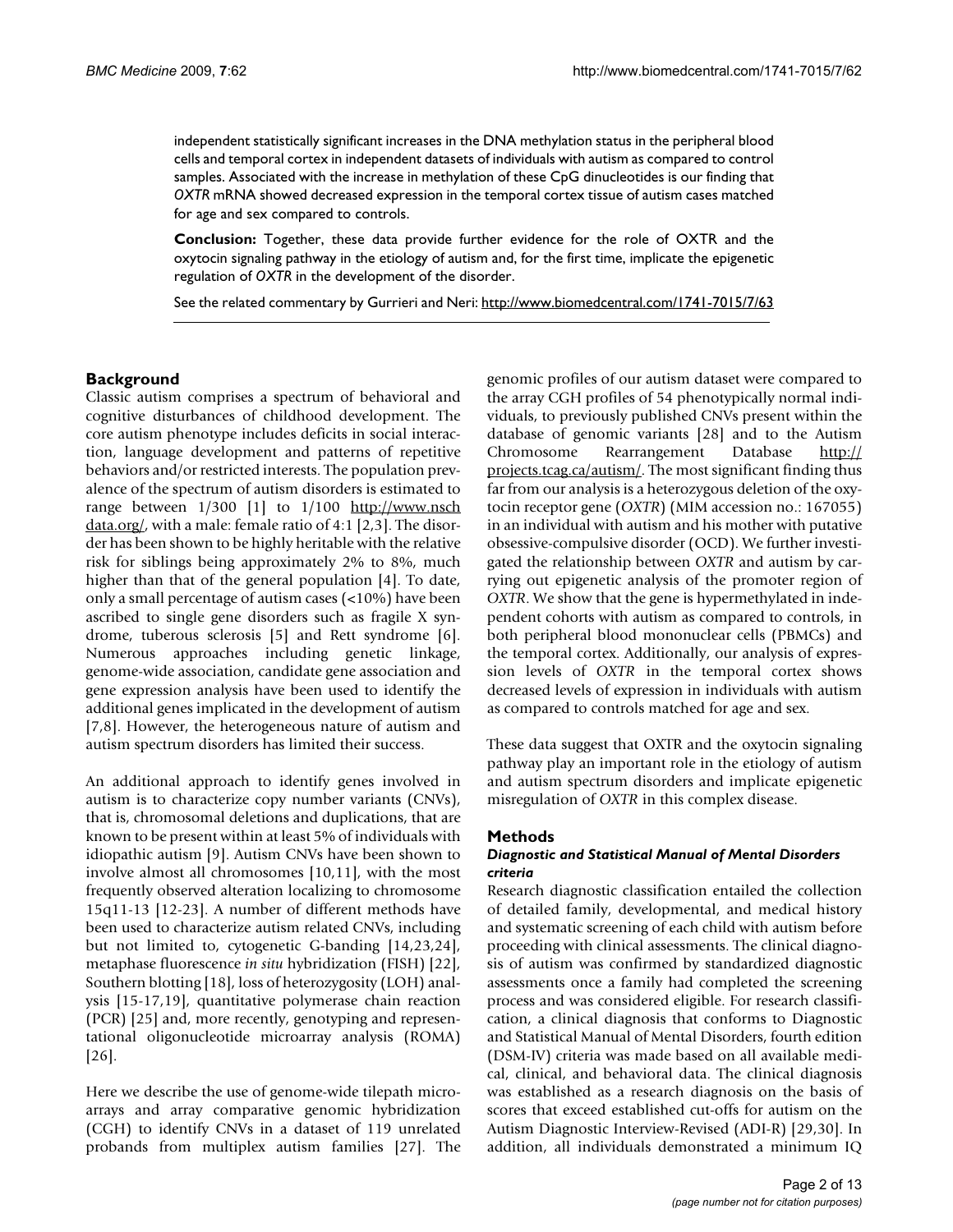equivalent of 35 or Vineland Adaptive Behavior Scale age equivalent of 18 months. This ensured a sufficient developmental level for reliable classification on diagnostic measures. All instruments were administered by clinical staff that had been formally trained on all measures and, as appropriate, had demonstrated reliability within the research group as well as at clinical centers. All individuals are qualified only after review of materials by a licensed child psychologist (MC). Parents/caregivers were informed of the purposes, risks, and benefits of participating in this project and provided informed consent.

## *Peripheral blood collection*

All aspects of the research study were approved by the Institutional Review Boards of the participating centers. DNA for copy number and methylation analyses was obtained from the peripheral blood of autism probands from multiplex families, the extended family of the proband with the *OXTR* deletion, and phenotypically normal controls. Genomic DNA was extracted from whole blood using the Pure Gene method and standard protocols, as described previously [31]. DNA for the methylation analysis was collected from 20 autism cases and controls, all individuals were Caucasian, and the male to female ratio was 1:1.

## *Autism brain tissue*

Postmortem studies were performed using frozen brain tissue samples dissected from the superior temporal gyrus (BA 41/42) of eight patient-control pairs, obtained

through the Autism Tissue Program from the Maryland National Institute of Child Health and Human Development (NICHD) Brain Tissue Center and the Harvard Brain Tissue Resource Center (Table 1). This neocortical region was chosen because it hosts well documented structural and functional abnormalities in autism [32-35]. These tissue samples largely overlap with those employed in our recent studies of the *MET* and *PRKCB1* genes [36,37]. Clinical and demographic information, family history, and autopsy reports were obtained from the Autism Tissue Program web site <http://www.atpportal.org>and are summarized in Table 1. The presence of mental retardation was defined on the basis of a full-scale IQ <70. Autism spectrum disorder cases fulfill DSM-IV diagnostic criteria [38], confirmed using the ADI-R [29,30]. Although the methylation study was not planned according to a matched design, all controls were selected to match patients on sex, age  $(\pm 2 \text{ years}, \text{ wherever possible})$  and postmortem interval (PMI), where possible (Table 1).

## *Array hybridization*

High-resolution genome tilepath microarrays were constructed using large bacterial clones (bacterial artificial chromosome (BAC) clones) as previously described [39]. Briefly, BAC DNA was purified by alkaline lysis and used as the template for three different, degenerate oligonucleotide primed PCR reactions, prior to a second round of amino linking PCR and printing onto Codelink slides (GE Bioscience, Piscataway, NJ, USA) using a Genetix Qarray2 (Genetix, Boston, MA, USA). A total of 450 ng of autism

| Case no.        | Sex | Age (years) | PMI(h)  | <b>Diagnosis</b> | Cause of death                |
|-----------------|-----|-------------|---------|------------------|-------------------------------|
| Controls:       |     |             |         |                  |                               |
| UMB-1185*       | M   | 4           | 17      | Control          | Drowning                      |
| UMB-1860*       | M   | 8           | 5       | Control          | Cardiac arrhythmia            |
| B-3829*         | M   | 22          | 24      | Control          | Central hepatic laceration    |
| UMB-1706*       | F   | 8           | 20      | Control          | Rejection of heart transplant |
| <b>UMB-1377</b> | F   | 5           | 20      | Control          | Drowning                      |
| B-6207          | M   | 16          | 26      | Control          | Ischemic heart attack         |
| $B-622I$        | M   | 22          | 24      | Control          | Unknown                       |
| B-5873          | M   | 28          | 23      | Control          | Unknown                       |
| $B-4211$        | M   | 30          | 23      | Control          | Cardiac arrhythmia            |
| Autism:         |     |             |         |                  |                               |
| $B-5569*$       | M   | 5           | 25.5    | PDD-NOS          | Drowning                      |
| UMB-4721*       | M   | 8           | 16      | Autism           | Drowning                      |
| $B-5144*$       | M   | 20          | 23.7    | Autism           | Traffic accident              |
| UMB-4671*       | F   | 4           | 13      | Autism           | Accident                      |
| <b>UMB-1174</b> | F   | 7           | 4       | Autism           | Sudden death, seizure         |
| B-6294          | M   | 16          | Unknown | Autism           | Unknown                       |
| B-6337          | M   | 22          | 25      | Autism           | Choking                       |
| B-5000          | M   | 27          | 8.3     | Autism           | Drowning                      |
| $B-5173$        | M   | 30          | 20      | Autism           | Gastrointestinal hemorrhage   |

**Table 1: Description of clinical details associated with the temporal cortex tissue used in the methylation and expression analyses**

Paired samples for expression analysis are denoted by an asterisk. Italicized samples were excluded from the methylation analysis to maintain phenotypic homogeneity.

PMI = postmortem interval; PDD-NOS = Pervasive Developmental Disorder Not Otherwise Specified.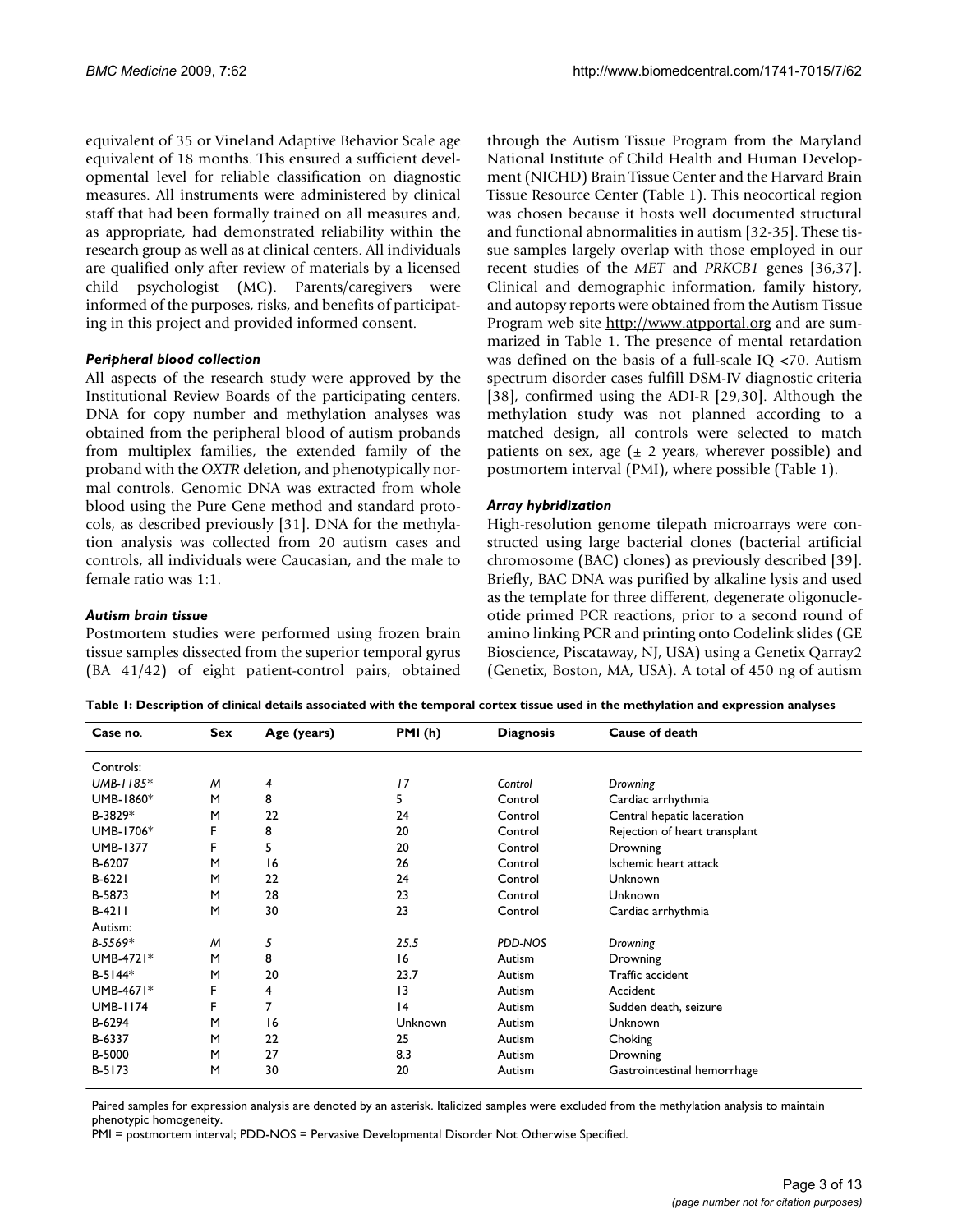proband and control DNA, from peripheral blood, were differentially labeled with Cy3-CTP and Cy5-CTP (Bio-Prime Labeling Kit; Invitrogen, Carlsbad, CA, USA), purified (Qiagen, Hilden, Germany) and hybridized to the tilepath arrays using the MAUI hybridization station (BioMicro Systems Inc, Salt Lake City, UT, USA). Image capture of the hybridized arrays for fluorescent intensity extraction was performed using a Genepix 4100A scanner (Molecular Devices, Sunnyvale, CA, USA) and Bluefuse microarray software (BlueGnome [http://www.cambridge](http://www.cambridgebluegnome.com/bluefuse_micro) [bluegnome.com/bluefuse\\_micro](http://www.cambridgebluegnome.com/bluefuse_micro)) was used for data processing of the scanned images prior to porting into Nexus (BioDiscovery [http://www.biodiscovery.com/](http://www.biodiscovery.com/index/nexus) [index/nexus](http://www.biodiscovery.com/index/nexus)) for analysis.

## *Array CGH analysis*

Microarray data was preprocessed in Nexus by removing poor quality flagged spots (confidence <0.3 as defined by Bluefuse software), removing background by Lowess correction before normalization of  $log<sub>2</sub>$  ratios and combining BAC replicates. BioDiscovery's rank segmentation algorithm (RSA), which is similar to circular binary segmentation (CBS) [40], was used to identify genomic rearrangements. Briefly, the algorithm uses a normal distribution function for testing for change points as opposed to the non-parametric permutation based statistics used in the original CBS algorithm. It also uses the log ratio rank of each probe as oppose the log ratio value itself. The calling algorithm used cluster values and defined  $\log_2$  thresholds of  $\pm$  1.4 and 0.38 for two and one copy gain/loss, respectively. We applied a conservative cut-off of three BAC clones showing the same copy number change trend to define genomic deletion or duplication with the significance threshold set at 0.005. Array CGH dye-swap experiments were carried out on 21 samples to confirm 21 genomic changes, including novel and known CNVs within the database of genomic variants.

## *Quantitative real-time PCR validation*

DNA copy number was validated using the Applied Biosystems 7900 HT Fast Real-Time PCR System (Applied Biosystems, Foster City, CA, USA). Primers and probes were designed to a region spanning exon 2 in *OXTR*: forward 5'-GCTGAACATCCCGAGGAACTG-3' and reverse 5'-GCAAATGAGCGGGAATCCTCTA-3'. DNA samples from autistic probands and their family members were used to determine if the CNV was familial or *de novo*. DNA isolated from tumor samples with known deletions at the regions containing *OXTR* were used as 1 × copy number controls and an unaffected individual identified in our normal-normal CGH experiment served as our 2 × copy number control at these loci. A primer and probe set designed to the single copy gene that encodes the RNA moiety for the RNase P enzyme, *RPPH1* (MIM accession no.: 608513), a region of stable copy number  $(2 \times)$ , was

used to normalize each sample for equal input. Copy number was assessed in quadruplicate for each sample and the  $2$ <sup>- $\Delta$  $\alpha$ <sub>T</sub> method was used for analysis [41].</sup>

## *Microsatellite screening*

Microsatellite markers were analyzed in the family carrying the deletion of *OXTR* to determine maternal or paternal contributions. Five markers on chromosome 3 (D3S1489, D3S18, D3S4539, D3S4163, D3S3691) were fluorescently labeled using PCR (primers indicated in Additional file 1) and size fractionated on an Applied Biosystems 3730 capillary sequencer (Applied Biosystems, Foster City, CA, USA). Then, 1 μl of the PCR product was diluted 1/70 and run on an agarose gel to confirm amplification, and 1 μl of the diluted PCR product was added to 19 μl of HiDye Formamide/LIZ 500 Standard solution and loaded on to the capillary sequencer and analyzed using standard software.

## *Methylation analysis*

DNA isolated from blood or brain samples was bisulfite converted using a methylSEQr Bisulfite Conversion Kit (Applied Biosystems, Foster City, CA, USA). Primers were designed to bisulfite-converted regions of CpG islands in the promoter region of the *OXTR* gene and in the third intron that had previously been shown to exhibit different patterns of methylation among individuals [42] (Additional file 2). PCR was performed on bisulfite treated DNA using the following reaction conditions, 1 cycle: 95°C for 3 min, 55 cycles: 95°C for 1 min followed by 56.8°C for 1 min followed by 72°C for 3 min, and a final extension at 72°C for 5 min. The reaction was run on an agarose gel and the bands were gel extracted (Qiagen, Valencia, CA, USA) and TOPO TA cloned (Invitrogen, Carlsbad, CA, USA). Single clones were isolated and plasmids purified (Qiagen, Valencia, CA, USA). Sequencing was performed using the M13 forward primer provided with the TOPO TA cloning kit. On average, 10 individual clones were sequenced per amplicon in order to calculate percentage methylation at each of the CpG sites (note: 8 clones were used in OXTR family analysis). Bisulfite conversion was verified for each clone by assessing the C to T conversion of non-CpG sites. The average methylation level (%) was determined for each individual and these values were used to generate an average percentage methylation for each group, autism cases and normal controls, respectively (Additional file 1). The Welch-Satterthwaite t test was employed to adjust for unequal variances between groups and to compare the mean methylation level (%) at each site between the autism cases versus control groups. A nominal significance of  $P \leq 0.05$  indicated a significant change in the methylation state between the two groups. The direction of the change was determined by comparing the average methylation level at each site between the two groups.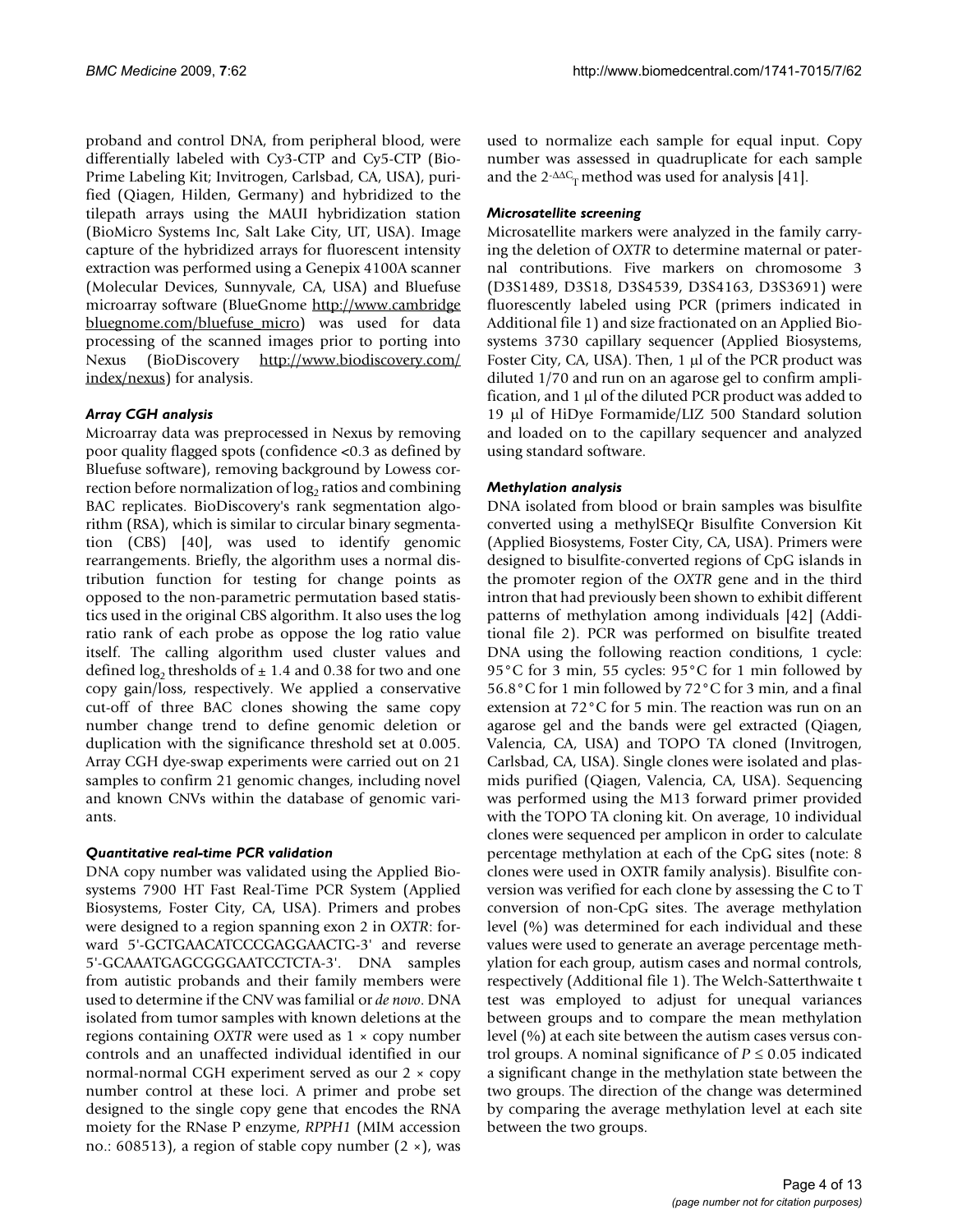## *Expression analysis by quantitative PCR (qPCR)*

Total RNA was extracted from four case-control pairs matched for age, sex and PMI (see Table 1) using the TRIzol reagent (Invitrogen, Carlsbad, CA, USA) according to standard methods, and RNA quality was checked using a Bioanalyzer (Agilent, Santa Clara, CA, USA). Reverse transcription was performed with the QuantiTect Reverse Transcription kit (Qiagen, Valencia, CA, USA), using random hexamers as primers and a starting RNA quantity of 1 μg in a 20 μl final volume. *OXTR* cDNA was quantified using an iQ5 Multicolour Real-time PCR Apparatus (Bio-Rad, Hercules, CA, USA), according to a standard ΔΔCt Syber Green protocol [43]. *PPIA* (MIM accession no.: 123840) cDNA was measured in parallel and used as a standard for normalization. Due to relatively low neocortical *OXTR* gene expression levels compared to *PPIA*, PCR reactions were performed using 1:5 and 1:25 cDNA dilutions, respectively. *OXTR* primers were targeted to exon 2, which is shared by all four alternative mRNA transcripts, and designed as follows: F2, 5'-CTGAACATCCCGAG-GAACTG-3', and R2, 5'-CTCTGAGCCACTGCAAATGA-3'. To ensure specificity, PCR products were initially sequenced using a CEQ8000 DNA sequencer (Beckman-Coulter, Fullerton, CA, USA), and afterwards checked by running a melting curve at the end of each experiment. Analysis was performed using the  $2$ <sup>- $\Delta$  $\Delta$ C<sub>T</sub> method [41] and</sup> expression level from the group of cases and the group of controls were compared using a one-tailed paired t test.

## **Results**

## *Normal-normal analysis*

Array CGH data was generated for 54 phenotypically normal individuals in 27 sex-mismatched hybridizations to establish the performance of our large insert bacterial clones on the genomic tilepath microarray. Sex mismatching was used to establish the baseline of heterozygous loss using the X chromosome as a reference. Analysis of the 27 normal-normal array CGH experiments identified 12 CNVs within 2 or more of the array CGH hybridizations. In all, 10 CNVs were contained within previously published CNVs from the database of genomic variants [28], while 2 CNVs extended the size of the known CNV regions (Additional file 3).

## *Autism CNVs*

The genomic profiles of 119 idiopathic autism probands (93 male and 26 female) were generated by sex-mismatch array CGH experiments using controls from our normalnormal analysis. A total of 113 loci within 111 autistic individuals contained at least 1 genomic deletion or duplication, with a range of 1-6 CNVs per individual (Additional file 3). Approximately half of these, 52, were wholly contained within known copy number variants from the Database of Genomic Variants [28], 57 loci overlapped with 1 or more known CNVs regardless of size (CNV regions), and 5 were novel regions of loss  $(n = 2)$  or gain (n = 3) that contained 21 genes (Additional file 3). According to Fable <http://fable.chop.edu/>only one gene within these novel regions, ring finger protein 19A (RNF19A, also known as p38) in a 0.6 Mb deletion on chromosome 8q22.2, has been previously implicated in autism spectrum disorders (ASDs) via an observation in Rett syndrome [44], and none fell within previous regions of linkage (as reviewed in [7]). We chose to focus on 19 of the 113 putative deletions or duplications identified in the first screen to validate by array CGH dye swap experiments using select individuals (Additional file 3, top) or, in the case of the *OXTR* deletion described below, by microsatellite and quantitative real-time PCR analysis. Genomic rearrangements of note included a 12.5 Mb deletion within 2q24.1-2q24.3, a region previously linked to autism [45,46] and containing 41 known genes; a 4.6 Mb duplication and a 3.4 Mb deletion within 15q11-13 that contains a complex arrangement of CNVs and has previously been associated with autism by numerous genetic linkage [47-49] and genome copy number studies [12-23]; and a 0.7 Mb deletion in 3p25.3 that contains 5 genes: Lim and cysteine-rich domains 1, *LMCD1* (MIM accession no.: 604859); C3orf32; Caveolin 3, *CAV3* (MIM accession no.: 601253); oxytocin receptor, *OXTR* (MIM accession no.: 167055); and *RAD18* (MIM accession no.: 605256) (Figure 1). Though this region contains known smaller copy number variants, none of these correspond to a deletion of 0.7 Mb identified by this study or contain the genes mentioned above. Additionally, *OXTR* is a candidate autism gene whose levels may be important for social development of offspring [50].

## *Copy number analysis of* **OXTR**

Based on the strength of the novel deletion of *OXTR* and the previous data implicating OXTR in the development of autism [51-53], we focused further copy number analysis on the 3p25.3 deletion by screening other members of the proband's family. Quantitative real-time PCR (qRT-PCR) analysis confirmed that the deletion containing *OXTR* was not a *de novo* event (Figure 2a) and microsatellite analysis confirmed that the deletion was inherited from the mother (Figure 2b), who has possible OCD (not clinically evaluated). OCD cases have been reported to be more common among first-degree relatives of autistic probands, which may hint at a common genetic mechanism or pathway shared between these two disorders [54,55]. Curiously, the proband's affected brother did not inherit the allele containing the genomic deletion (Figure 2). Microsatellite analysis of the deletion revealed that the proband's alternative allele was inherited from the father, therefore excluding the prospect of uniparental disomy at the *OXTR* locus contributing to the phenotype (Figure 2).

## *Methylation analysis of the* **OXTR** *promoter region*

Based on the CNV data within the *OXTR* deletion family, we hypothesized that a hemizygous deletion of *OXTR*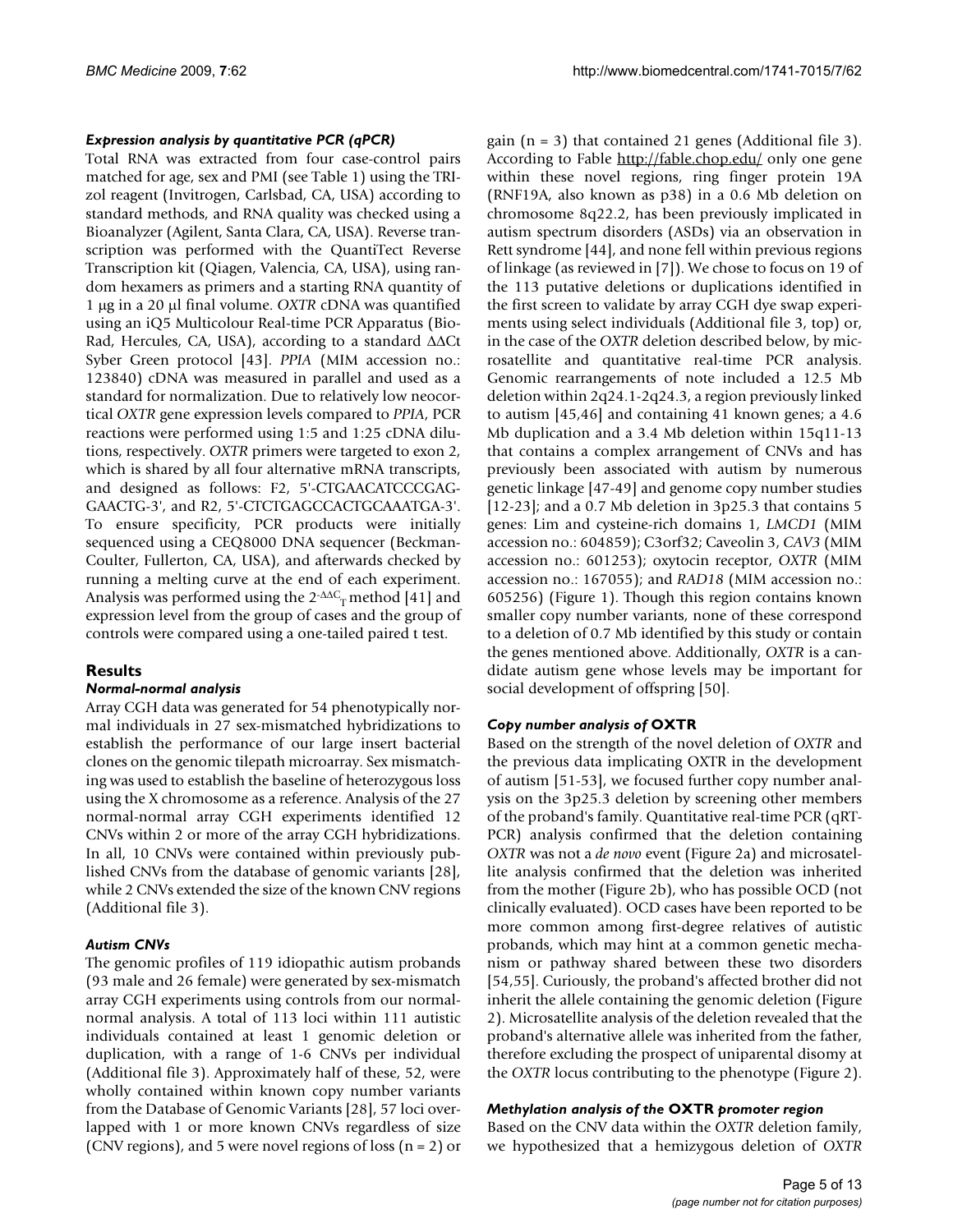

## Graphical representation of the 0.7 Mb he with autism identified by array comparative genomic hybridization (CGH) **Figure 1** terozygous deletion in 3p25.3 (8,231,927-8,985,513 base pairs) within an individual

**Graphical representation of the 0.7 Mb heterozygous deletion in 3p25.3 (8,231,927-8,985,513 base pairs) within an individual with autism identified by array comparative genomic hybridization (CGH)**. The horizontal ideogram represents the chromosome 3 region of interest with the log<sub>2</sub> plot below it of array CGH results from the tilepath clones (individual blue circles) on the genomic array. The dotted line at '0' represents copy neutral log<sub>2</sub> plot between the cohybridized samples, while the green line represents single copy gain and the red line single copy loss. *OXTR* and four adjacent genes are contained within a deletion called in Nexus by circular binary segmentation (CBS) [40] (bold black line). Known copy number variants from the Database of Genomic Variants <http://projects.tcag.ca/variation/>are denoted by horizontal pink bars.

may result in a reduction in the available levels of OXTR *in utero* and during development, ultimately leading to the development of autism. However, if this is true, it is unclear how this deletion confers autism in the proband when the proband's affected sibling does not carry the deletion. To investigate the possibility that a mechanism other than a genomic deletion may play a role in decreasing *OXTR* levels in the affected sibling we investigated the DNA methylation status, a form of epigenetic silencing, of two regions of *OXTR* previously shown to be methylated and associated with differential expression of the gene in liver and myometrium [56,57]. We carried out bisulfite sequencing (BSS) analysis of cloned alleles of two *OXTR* CpG islands in the peripheral blood mononuclear cells (PBMCs) of all four family members (Figure 3). The first CpG island overlaps exons 1, 2, and 3 of *OXTR* and is located on chromosome 3 at 8,783,962-8,786,280 base pairs (Ensembl Homo sapiens version 54.36p, NCBI36). Kusui *et al*. had shown that the methylation status of a specific 405 base-pair fragment of this CpG island

(termed 'MT2' by Kusui *et al*.) is important for tissue-specific expression of *OXTR* (Figure 3 depicts MT2 position). The second CpG island is located within the third intron of *OXTR* on chromosome 3 at 8,775,160-8,776,624 base pairs (Ensembl Homo sapiens version 54.36p, NCBI36). This island has previously been experimentally defined as an *Eco*RI-*Kpn*I fragment that was less methylated in myometrial DNA than in the DNA from peripheral blood leukocytes [42]. All CpG dinucleotides tested within the intron 3 CpG island were heavily methylated in all family members (data not shown). However, several of the 33 CpG dinucleotides tested within the region overlapping exons 1, 2, and 3 of *OXTR* differed in methylation level between family members. Specifically, CpG dinucleotides at positions -959, -934, -924, -901 and -860 (relative to translation start site) showed the most dramatic differences in methylation status, with the proband's affected sibling being heavily methylated at sites -934, -924 and - 901. These specific residues fall within the critical region (MT2) in the CpG island of *OXTR* shown by Kusui *et al*. to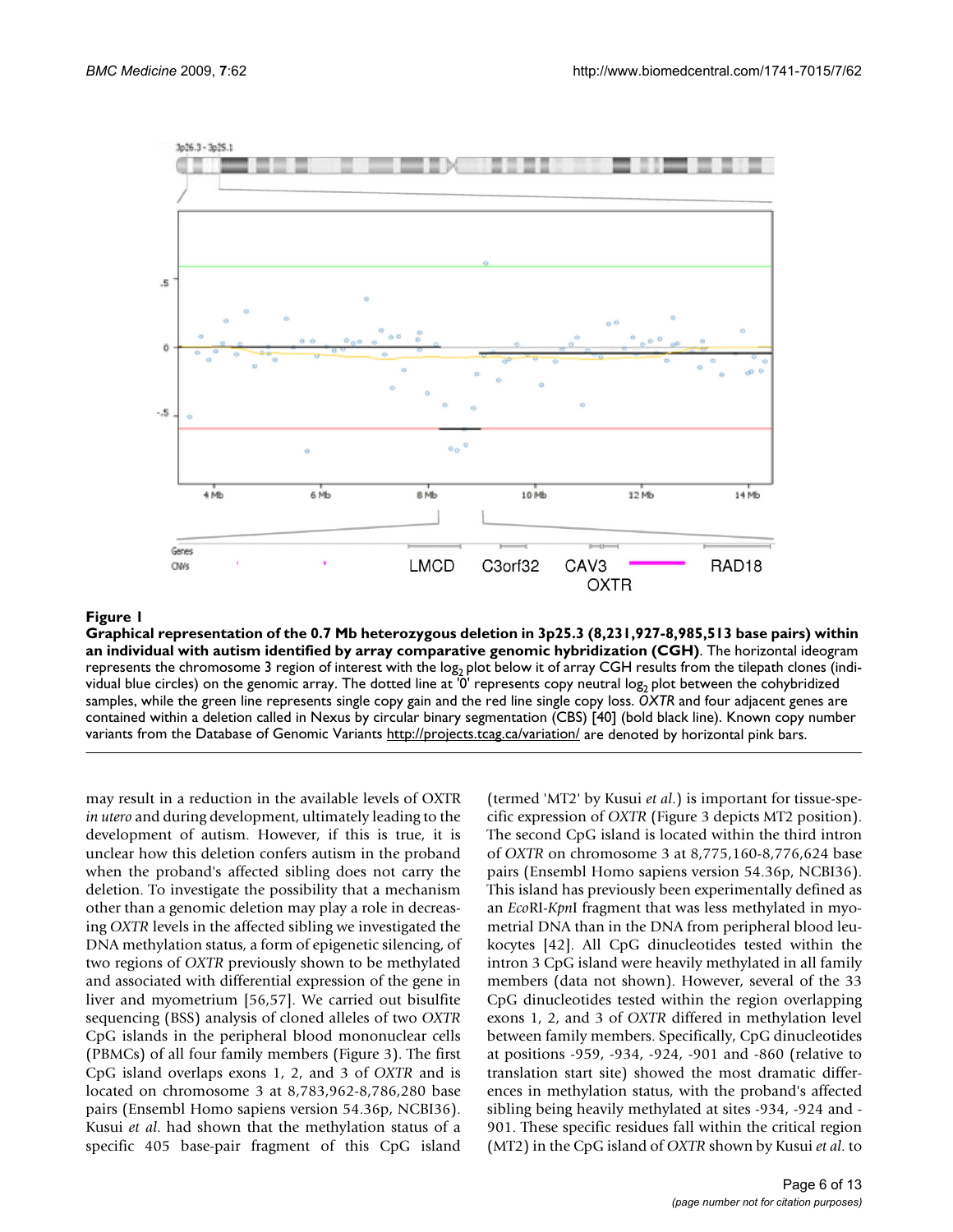

### Microsatellite and quantitative real-time poly **Figure 2** merase chain reaction (PCR) validation of *OXTR* deletion

**Microsatellite and quantitative real-time polymerase chain reaction (PCR) validation of** *OXTR* **deletion**. **(a)**  Microsatellite markers within and adjacent to the copy variable region in the *OXTR* deletion family were assayed to confirm homozygosity and parental transfer of alleles. **(b)** Normalized real-time PCR results confirm the loss of a single copy of *OXTR*  in both the mother and the proband (marked by a black triangle). Copy number was normalized to RNAseP and controls were used to verify deletion. The 1 × control is a tumor sample with a known chromosome 3 deletion. The 2 × control is an unaffected sample from the copy number variant (CNV) study in this paper that is not copy variable at *OXTR*.

regulate the expression of *OXTR* in liver [56]. Importantly, in keeping with the hypothesis that increases in DNA methylation (hypermethylation) lead to gene silencing, CpG sites -934 and -924 showed the largest increase in methylation, 37.5%, between the autistic sibling and the non-autistic father (62.5% methylated versus 25% methylated, 100% methylated versus 62.5% methylated, respectively), both lacking the *OXTR* deletion. The 100% methylation of a specific CpG could indicate maintenance of an aberrant methylation mark, making this a more dramatic change.

## *Hypermethylation of residues critical for* **OXTR** *gene silencing are associated with autism*

Given the data observed within the *OXTR* deletion family, we hypothesized that DNA methylation of residues found within the critical region of *OXTR* regulation may extend beyond this family and represent a more general epigenetic contribution to autism spectrum disorders. We extended our BSS analysis of the 5 differentiallly methylated CpG dinucleotides to PBMCs from 20 phenotypically normal control individuals (10 males and 10 females) and 20 individuals with autism (10 males and 10 females). BSS data showed significantly increased methylation in the PBMCs of CpG -860 (*P* = 0.0009), -934 (*P* =

0.0081) and -959 (*P* = 0.0026) in individuals with autism compared to controls (Table 2). When the data are stratified by sex, the associated significance of -860 and -934 can be ascribed only to males (Table 3) and that of -959 to females (Additional file 4).

## *Hypermethylation of* **OXTR** *CpG sites in temporal cortex tissue of autistic individuals*

To determine if differential methylation of the five putative regulatory *OXTR* CpG dinucleotides may be important in a tissue implicated in the etiology of autism, we analyzed temporal cortex tissue from eight individuals with autism and eight controls matched for age and sex (see clinical data in Table 1), six male and two female. The BSS results in the cortex again showed statistically significant hypermethylation in the autism cases versus normal controls. There was significant increased methylation at CpG -860 (*P* = 0.0251), CpG -901 (*P* = 0.0149), CpG -924 (*P* = 0.0448) and CpG -934 (*P* = 0.0233) between autism cortex tissue compared to the normal cortex controls (Additional file 5). We performed a stratified analysis to increase the homogeneity within the sample using six male samples matched for age and sex, and to validate our sex-specific findings in blood. This analysis reproduced the significance at sites -924 and -934 (Table 3).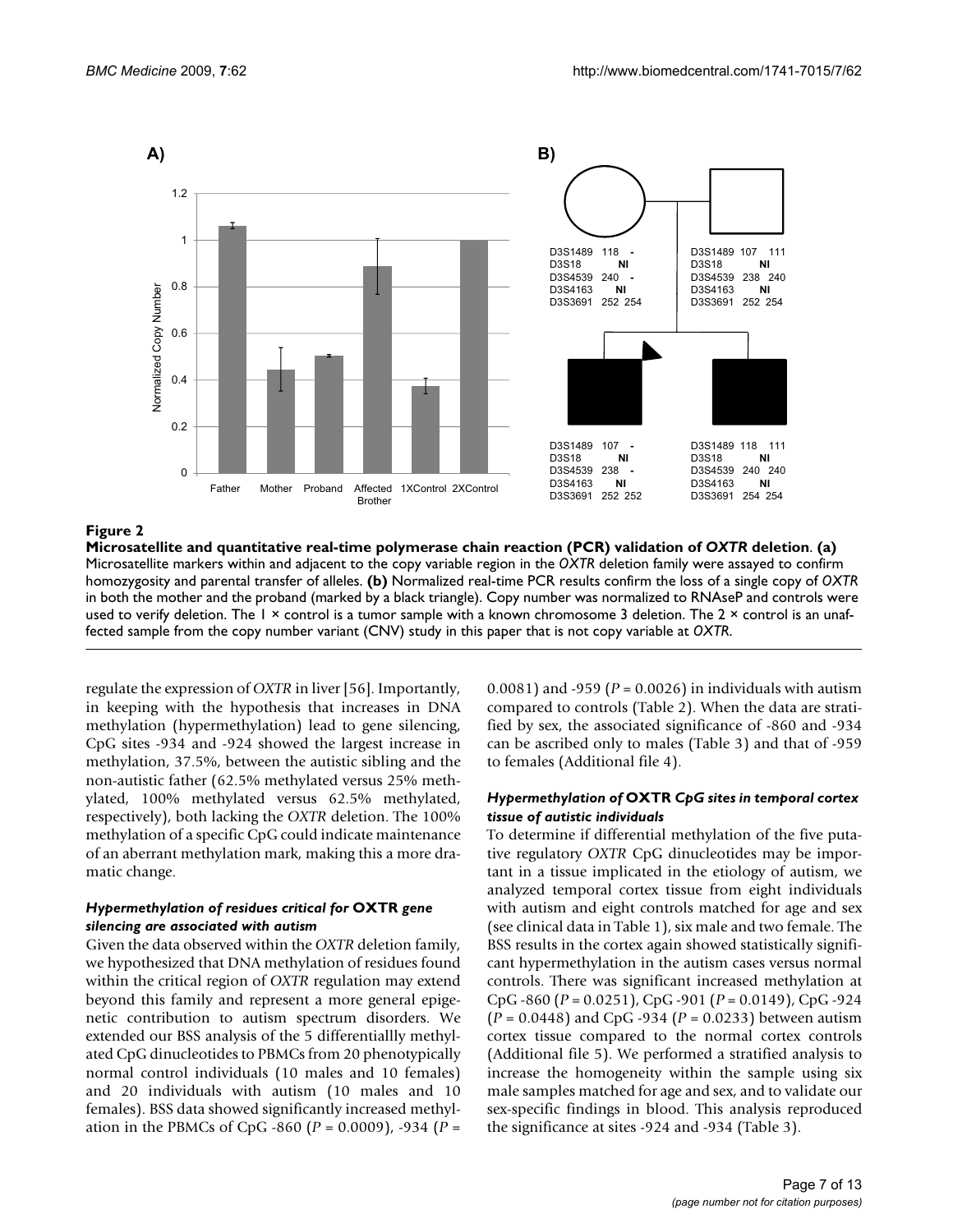

**CpG dinucleotides analyzed within a predicted CpG island in the promoter region of** *OXTR*. Untranslated regions are represented as gray boxes and protein coding exons are white boxes, the site of translation is denoted by a black arrow. Predicted CpG islands are horizontal black bars beneath the gene. The region of interest within the 5' CpG island, MT2 as reported by Kusui *et al*. [56], is denoted by a dashed line (NCBI36 coordinates). Groups of CpGs sequenced per clone are indicated with brackets. Clear circles with diagonal lines denote untested CpG dinucleotides, filled circles represent region of interest. CpGs of interest are numbered according to translation initiation site of +1. Clear boxes denote CpG dinucleotides that showed no methylation in bisulfite sequencing of subclones; black within boxes denotes methylation of the CpG dinucleotide; F = Father, M = Mother, P = Proband, S = Sibling.

## *Expression analysis of* **OXTR** *in temporal cortex tissue of OXTR*

To functionally correlate DNA methylation levels within the temporal cortex DNA and expression of *OXTR* from which the DNA was derived, we carried out quantitative PCR analysis of mRNA levels from the cortex tissue of four autism cases matched for age and sex and four controls. Assays were designed to exon 2 of the gene. Although *OXTR* expression levels were low, we detected a sex-specific decrease in expression of *OXTR* for each of the autistic male control pairs tested (Figure 4a), and in two of the three cases expression levels correlated with an increase in methylation at site -934. As a group, autistic males showed a 20% decrease in expression compared to controls that was significant at  $P = 0.0389$  (Figure 4b). These data suggest that increased methylation of the promoter in *OXTR* correlates with decreased expression of the gene in a tissue type relevant to the development of autism.

## **Discussion**

For several years the characterization of CNVs in autism patients has identified genes that potentially contribute to the etiology of the disorder [9,58-60]. In this study we used high-resolution genomic tilepath arrays with com-

| Table 2: OXTR promoter CpG methylation levels in peripheral blood mononuclear cells |
|-------------------------------------------------------------------------------------|
|-------------------------------------------------------------------------------------|

| <b>Site</b> | AutD cases (95% CI), $(n = 20)$ | Controls $(95\%$ CI), $(n = 20)$ | t Test |
|-------------|---------------------------------|----------------------------------|--------|
| -860        | 35.1% (22.6 to 46.7)            | $12.2\%$ (6.5 to 17.9)           | 0.0009 |
| -901        | 52.0% (42.4 to 61.6)            | 45.2% (32.5 to 57.8)             | 0.3761 |
| $-924$      | 68.1% (58.2 to 78.0)            | 65.8% (54.4 to 77.3)             | 0.7558 |
| $-934$      | 56.4% (43.4 to 69.4)            | 33.4% (22.2 to 44.6)             | 0.0081 |
| -959        | 50.9% (42.4 to 59.4)            | 32.0% (23.2 to 40.8)             | 0.0026 |

Bold text indicates a significant result by Satterthwaite test; % = percentage methylated.

 $CI =$  confidence interval;  $A$ ut $D =$  autism disorder.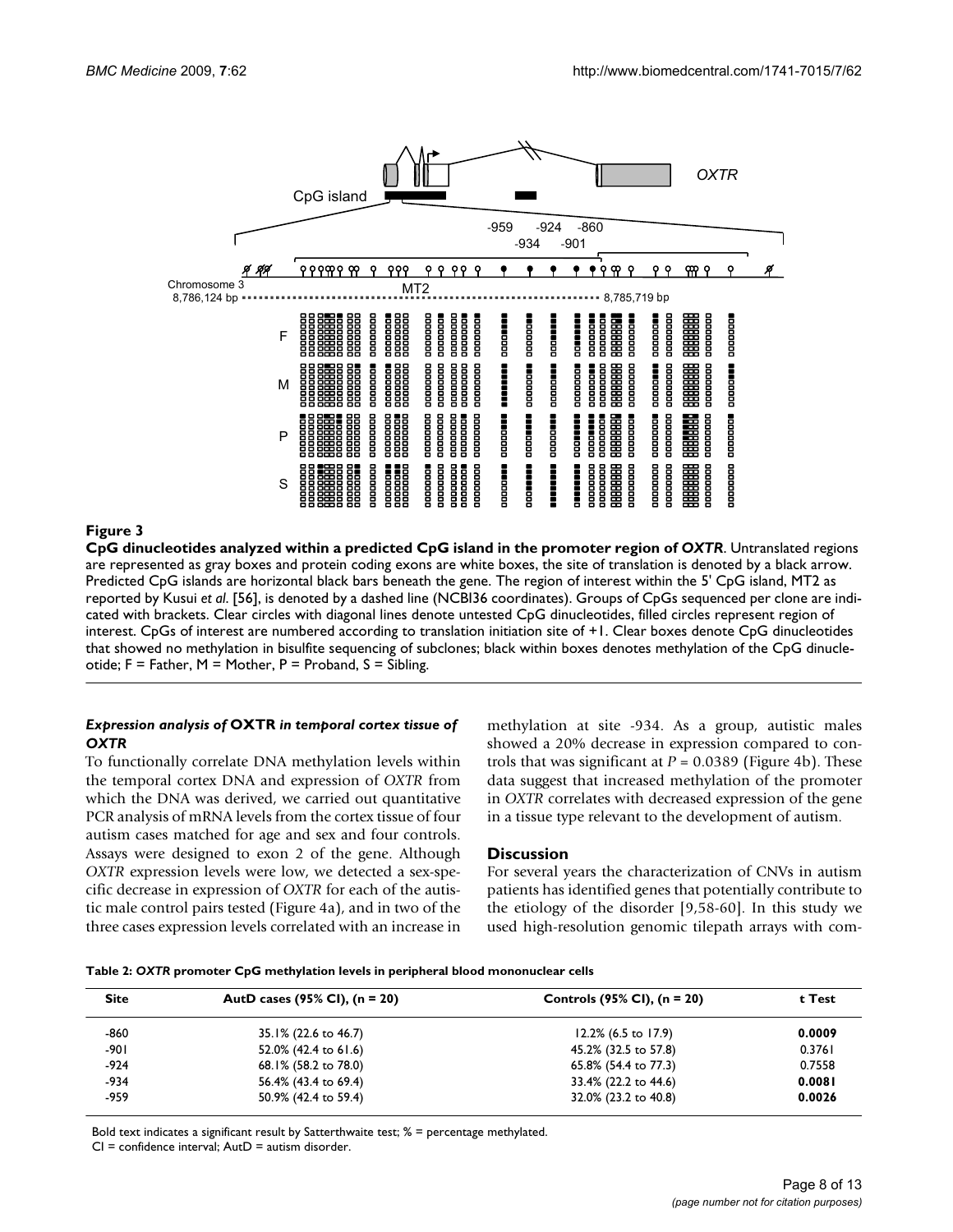| <b>Site</b>         | AutD cases (95%CI), $(n = 10)$ | Controls (95%CI), $(n = 10)$ | t Test |
|---------------------|--------------------------------|------------------------------|--------|
| PBMC <sub>s</sub> : |                                |                              |        |
| $-860$              | 41.0% (28.4 to 53.7)           | 13.8% (6.6 to 21.0)          | 0.0008 |
| $-901$              | 48.1% (33.6 to 62.7)           | 36.9% (19.1 to 54.7)         | 0.3153 |
| $-924$              | 71.1% (59.4 to 82.8)           | 59.3% (40.8 to 77.8)         | 0.2604 |
| $-934$              | 58.7% (39.4 to 78.1)           | 19.8% (3.2 to 36.4)          | 0.0029 |
| -959                | 48.6% (39.5 to 57.6)           | 41.7% (27.5 to 55.9)         | 0.3522 |
| Cortex:             |                                |                              |        |
| -860                | 38.8% (5.4 to 72.2)            | 14.9% (3.6 to 26.2)          | 0.1208 |
| $-901$              | 47.1% (13.1 to 81.2)           | 13.3% (3.6 to 23.0)          | 0.0508 |
| $-924$              | 64.3% (30.6 to 98.0)           | 26.6% (7.2 to 46.1)          | 0.0375 |
| $-934$              | 61.0% (24.4 to 97.5)           | 19.4% (1.1 to 37.7)          | 0.0320 |
| -959                | 20.5% (8.0 to 32.9)            | 19.4% (1.1 to 37.7)          | 0.9032 |

Bold text indicates a significant result by Satterthwaite test; %, percentage methylated. Cases and controls were all male.  $CI =$  confidence interval;  $AutD =$  autism disorder.

parative genomic hybridization to identify 113 CNVs within 119 unrelated autistic individuals. Of note were

five novel CNVs that do not map to prior regions of linkage and which, according to Fable [http://fable.chop.edu/,](http://fable.chop.edu/) contain only one gene in 8q22.2 (RNF19A) that has previously been implicated in autism spectrum disorders [44]. CNVs observed in known autism regions included a 12.5 Mb deletion within 2q24.1-2q24.3 [45,46], two rearrangements in 15q11-13 [12-23,47-49], and a 0.7 Mb deletion in 3p25.3. We chose to focus on the deletion in chromosome 3p25.3 because of previous reported linkage to the region [61,62], association data implicating the oxytocin receptor (*OXTR*) that is contained within the deletion to the etiology of autism [51-53]. More recently, the DECIPHER database <https://decipher.sanger.ac.uk/> has had copy number data deposited from a syndromic patient who has developmental delay and cognitive impairment presumably emanating from a novel 1.1 Mb deletion that contains *OXTR*, amongst other genes. Detailed DNA methylation analysis of the promoter region of *OXTR*, prompted by the observation that the proband's autistic brother did not carry the novel deletion, identified a single CpG dinucleotide within a known OXTR control region [56] that, independently, showed a statistically significant increase in methylation in PBMCs and the temporal cortex tissue of autism cases compared to controls. The identification of similar methylation profiles in the temporal cortex and peripheral blood may be indicative of an early developmental event during which these profiles are differentially established, prior to germ layer specification. If this locus is epigenetically labile, then it might be vulnerable to (unknown) exposures *in utero* during the first few weeks of pregnancy that lead to shifts in methylation status of OXTR. Similar influences have been seen in IGF2 methylation based on *in utero* exposures such as smoking and folic acid intake in humans [63]. Since epigenetic profiles undergo reprogramming during very early gestation (fertilization to implantation), it is not surprising that the profiles in these

two disparate tissue types of ectodermal and mesodermal origin are similar and furthermore provides a potential means for detection in multiple, more accessible tissues.

The impact of this epigenetic mark on *OXTR* expression was supported by analysis of the corresponding mRNA from the temporal cortex of autism cases matched for age and sex and controls. As one would hypothesize given their increased methylation of *OXTR*, the autism cases also showed statistically lower transcript levels of *OXTR* expression compared to the normal controls. Because deletions encompassing *OXTR* have not been observed in other studies characterizing structural variation in autism [58,64,65] such events appear to be rare. At the same time our findings suggest that the hypermethylated status of *OXTR* in autism, resulting in a decrease in *OXTR* expression, may more commonly contribute to the disorder. While the mechanism for the development of autism from a germ line deletion of *OXTR* versus epigenetic silencing of the gene in the temporal cortex may clearly be different, the effect on oxytocin signaling could be the same. Together, these data provide strong evidence for the role of *OXTR* and oxytocin signaling pathway in the etiology of autism and, for the first time, show that the epigenetic regulation of *OXTR* may be an important factor in the development of the disorder.

Epigenetic control of autism susceptibility is a recent concept and most certainly a topic of great interest in the field. Over the past decade, researchers have uncovered suggestive links between epigenetics and autism, for example, autism is associated with duplications of 15q11-13 (especially maternally inherited), an imprinted region in the genome where DNA methylation status has been linked to Prader-Willi syndrome (PWS) and Angelman syndrome (AS) [66]; mutation within a gene that encodes a methyl-DNA-binding protein (*MECP2*, (MIM accession no.: 300005)) is the causative agent of Rett syndrome [67]; and mutation of this same gene has been associated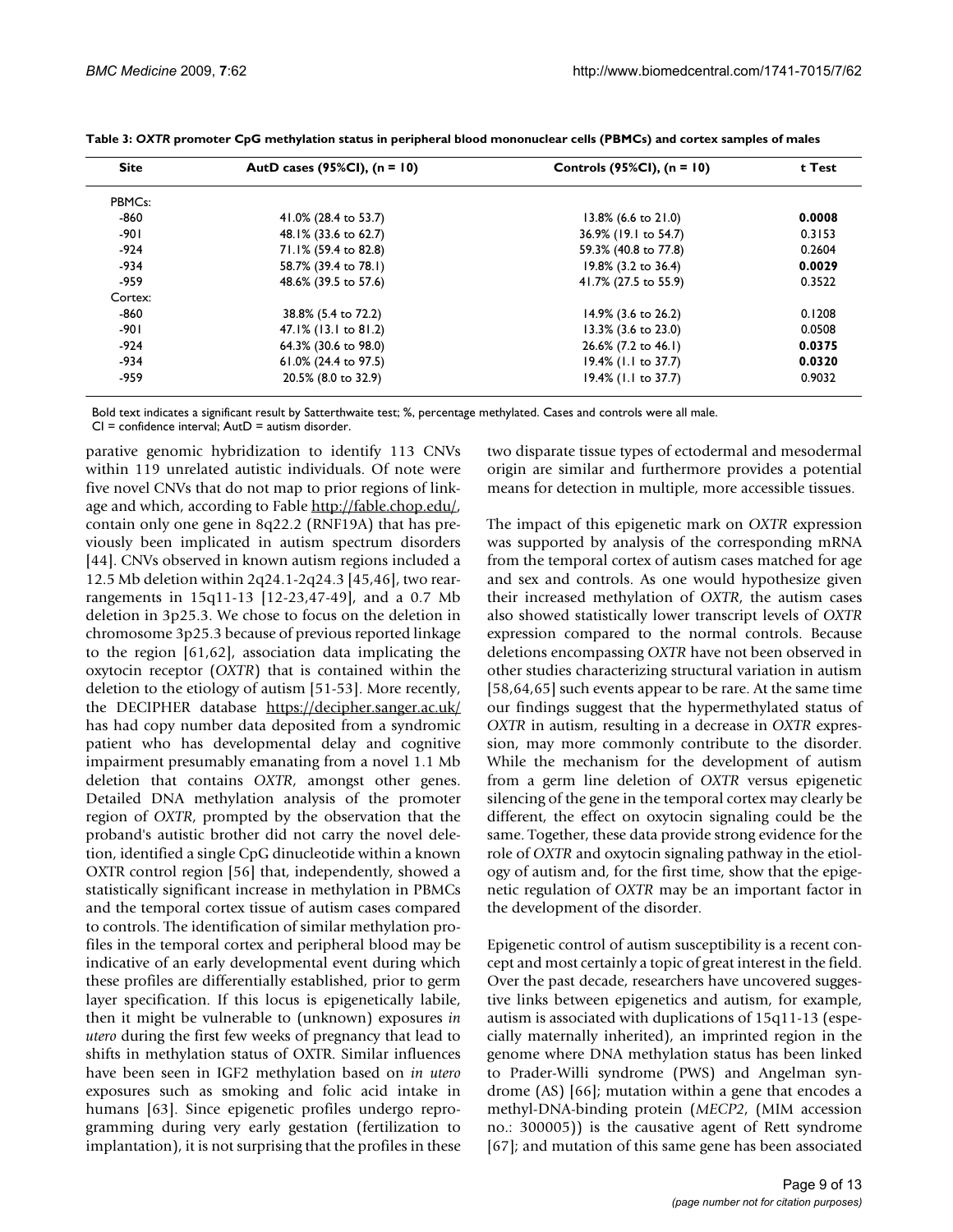

## Figure 4

**Expression of** *OXTR* **in the cortex of male autistic brains is decreased compared to controls**. *OXTR*  expression in the cortex was quantitated using quantitative real-time polymerase chain reaction (qRT-PCR) and normalized to *PPIA* in four cases (autism) and controls matched for age and sex. **(a)** The expression level of *OXTR* is decreased in male cases compared to controls and the methylation of site -934 (Me-CpG) correlates with expression in two of the male individuals. **(b)** As a group, the expression of *OXTR* in the cortex of the male autistic brain is significantly lower than in controls matched for age and sex. †Paired t test.

with both autism and AS populations [55]. Nagarajan *et al* have shown that 79% of autism cases have a decrease in *MECP2* expression in the frontal cortex and that an increase in aberrant DNA methylation correlates with this decrease in *MECP2* expression [68]. These data implicate epigenetic dysregulation as a mechanism for the development of autism and justify the examination of DNA methylation of autism candidate genes, such as *OXTR* identified in this study.

The oxytocin receptor, *OXTR*, is spatially and temporally regulated by a complex combination of sex hormones, inflammatory cytokines, oxytocin (OXT) feedback and epigenetic mechanisms [56,57]. It is a high affinity G-protein coupled receptor for OXT, a nine amino acid hormone that has important and complex roles in animal physiology and behavior [69], including parturition and neurotransmission. A putative role for OXT in the development of ASDs was first highlighted by Insel and colleagues [70] who showed that signaling of oxytocin and

the closely related molecule vasopressin play important 'prosocial' roles influencing social behavior and cognitive function in a species-specific manner [71-73]. Subsequent studies in mice revealed that *Oxt* [74] and *Oxtr* [75] knockouts largely resulted in normal parturition, however, social memory was impaired. Recently, Lee and colleagues [76] showed that only male mice with a targeted forebrain knock out of *Oxtr* exhibited social impairment by failure to recognize individuals of their own species. It has been suggested that the normal social behavior of the female knockout mice may be attributed to the compensatory function of vasopressin or developmental compensation [69,77]. In an excellent review by Carter [50] that describes the complex sexually dimorphic roles of vasopressin and oxytocin in brain function and behavior, it is apparent that aberrant oxytocin and/or vasopressin signaling is likely to elicit sex-specific outcomes, which is of particular relevance to autism because of disproportionate number of affected males. Our family analysis identified an *OXTR* deletion in the mother who does not present with autism. Sex-specific effects of OXTR function from animal models, together with statistical data that suggest dominantly acting *de novo* mutations may have reduced penetrance in females [78], may explain why the heterozygous deletion of *OXTR* in the mother from our study does not result in autism while the male proband displays the disorder.

We identified a single CpG dinucleotide within a predicted CpG island that showed statistically significant hypermethylation in PBMCs and the temporal cortex of individuals with autism compared to controls. Although the dominant paradigm for regulation of transcription by DNA methylation suggests that clusters of CpGs are necessary for silencing, recent evidence has indicated that methylation of single CpG dinucleotides may also lead to transcriptional changes via interference of transcription factor binding or recruitment of silencing factors [79]. This is the most likely explanation for the findings presented here as CpG site -934 falls within a predicted c-Rel, ZHX2, and LGALS4 binding domains (T. Wang, personal communication). However, further molecular work is required to dissect the likely complex transcriptional regulation of *OXTR*.

In this study, we focused on the temporal cortex (Brodmann areas 41/42 and 22) because studies have shown that localized temporal dysfunction is linked with clinical symptoms in autism, such as perceptive, emotional and cognitive deficits [32-35]. Although we were not able to determine the methylation status of cortex tissue from the family in which we observed the *OXTR* deletion, the data we collected from the affected sibling shows hypermethylation of the CpG dinucleotide (-934) in the predicted CpG island upstream of *OXTR*. Given our results suggest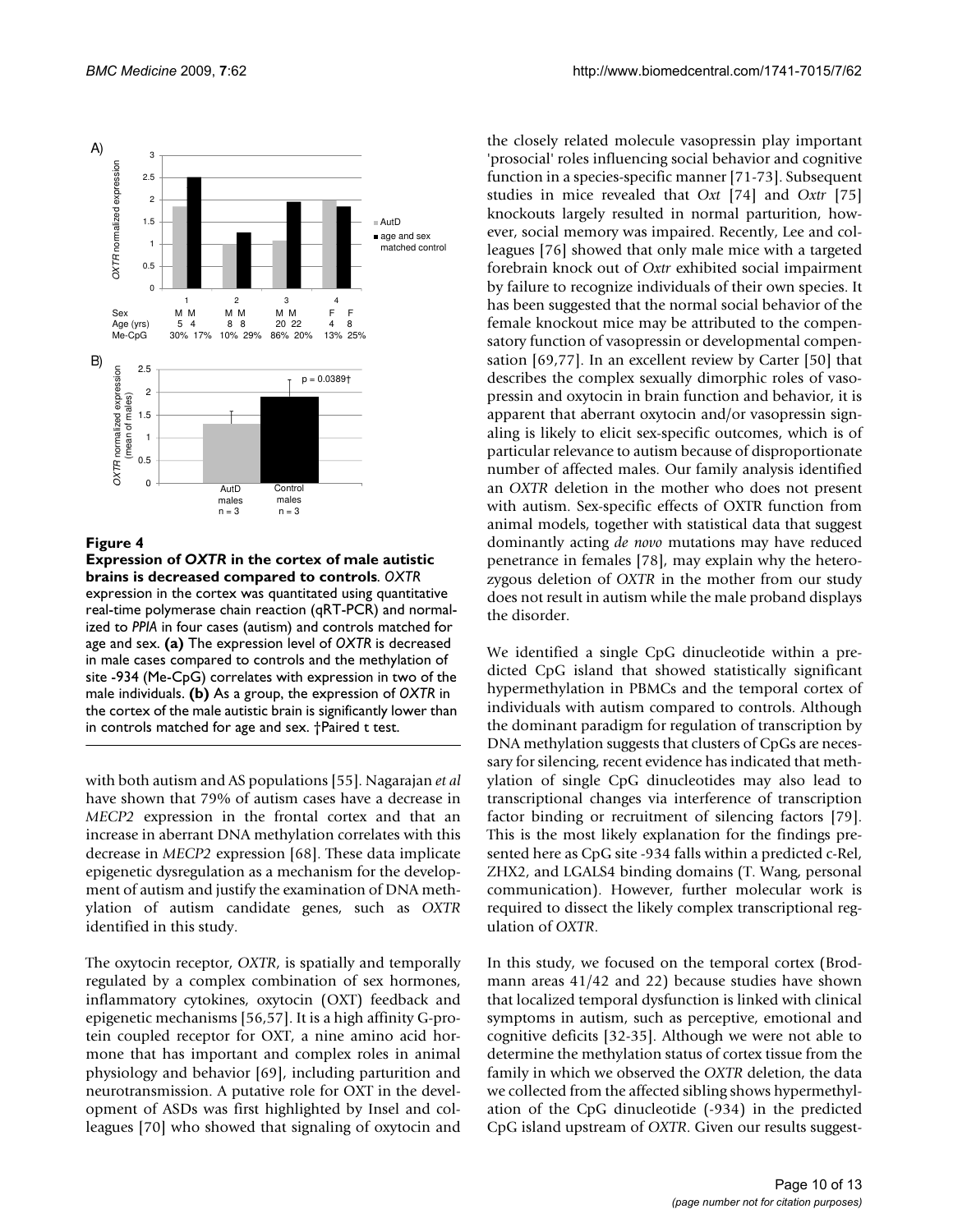ing that DNA methylation of *OXTR* in PBMCs may be a marker of methylation status in the temporal cortex, it follows that the affected sibling may also exhibit a decrease in *OXTR* expression due to methylation instead of deletion; thus implicating two separate mechanisms of transcriptional regulation with the same outcome. These results suggest that because the methylation status of site -934 is significantly different in the temporal cortex and PBMCs between autism cases and controls, measuring the methylation status of *OXTR* from the blood for autism cases could act as a surrogate for methylation status in the temporal cortex and be diagnostic of affection status, together with traditional diagnostic criteria.

## **Conclusion**

In summary, the data presented suggest that genomic deletion or aberrant methylation of *OXTR* may contribute to the development of autism. We acknowledge that screening for these genomic changes in a large, well controlled autism sample is necessary to determine the prevalence of these changes and their relationship to the disease. However, regardless of the sample size, we provide strong evidence that the epigenetic regulation of *OXTR* may be an important factor in the development of the disorder and suggest that further studies begin to focus on this regulatory event and its relationship to disease.

## **Competing interests**

The authors declare that they have no competing interests.

## **Authors' contributions**

SGG conceived the experimental design and wrote the paper; JJC assisted with experimental design, carried out experiments and wrote the paper; AT, JJ, DB, DB, CM and CL carried out the experiments; RKA, HHW, GW ascertained autism families for the paper; PE and CFL assisted with experimental design, SKM assisted with the writing of the paper; MLC helped ascertain autism families and assisted with clinical assessment of the study population; AP and MAP-V assisted with experimental design and in the writing of the paper.

## **Additional material**

**Additional file 1**

*Cloned bisulfite sequencing results for each peripheral blood mononuclear cell (PBMC) sample.* Click here for file [\[http://www.biomedcentral.com/content/supplementary/1741-](http://www.biomedcentral.com/content/supplementary/1741-7015-7-62-S1.XLS)

7015-7-62-S1.XLS]

## **Additional file 2**

*Primer pairs used for this study.* Click here for file [\[http://www.biomedcentral.com/content/supplementary/1741-](http://www.biomedcentral.com/content/supplementary/1741-7015-7-62-S2.XLS) 7015-7-62-S2.XLS]

## **Additional file 3**

*Genomic duplication and deletion events within 54 control and 119 autistic individuals identified by whole genome tilepath array comparative genomic hybridization (CGH).* Click here for file [\[http://www.biomedcentral.com/content/supplementary/1741-](http://www.biomedcentral.com/content/supplementary/1741-7015-7-62-S3.XLS) 7015-7-62-S3.XLS]

## **Additional file 4**

*OXTR promoter CpG methylation status in peripheral blood mononuclear cells (PBMCs) of 10 autistic females and 10 age-matched controls.* Click here for file

[\[http://www.biomedcentral.com/content/supplementary/1741-](http://www.biomedcentral.com/content/supplementary/1741-7015-7-62-S4.XLS) 7015-7-62-S4.XLS]

## **Additional file 5**

*OXTR promoter CpG methylation status in the cortex of eight autism cases and controls matched for age and sex.* Click here for file [\[http://www.biomedcentral.com/content/supplementary/1741-](http://www.biomedcentral.com/content/supplementary/1741-7015-7-62-S5.XLS) 7015-7-62-S5.XLS]

## **Acknowledgements**

We thank all the patients and families who generously participated in this study, including the donors and their families of the cortex tissue, and the collaborating clinics and physicians for referring individuals to the study. We would also like to thank Joshua Virgadamo, Christina Sheedy and Rachel Cote for their laboratory assistance, Dr Elizabeth Hauser for evaluating our statistical techniques, Dr Ty Wang for transcription factor binding analysis, and Sarah Nelson for comments on the draft of this manuscript. This research was supported by the JP Hussman Foundation and National Institutes of Health grants P01-NS026630 and R01-NIH080647, and by MIUR PRIN 2006058195 (AMP). We also gratefully acknowledge the Autism Tissue Program, the Maryland NICHD Brain Tissue Center and the Harvard Brain Tissue Resource Center for providing brain tissues for this study (SGG and AMP).

## **References**

- 1. Yeargin-Allsopp M, Rice C, Karapurkar T, Doernberg N, Boyle C, Murphy C: **[Prevalence of autism in a US metropolitan area.](http://www.ncbi.nlm.nih.gov/entrez/query.fcgi?cmd=Retrieve&db=PubMed&dopt=Abstract&list_uids=12503976)** *JAMA* 2003, **289:**49-55.
- 2. Volkmar FR, Szatmari P, Sparrow SS: **[Sex differences in pervasive](http://www.ncbi.nlm.nih.gov/entrez/query.fcgi?cmd=Retrieve&db=PubMed&dopt=Abstract&list_uids=8106301) [developmental disorders.](http://www.ncbi.nlm.nih.gov/entrez/query.fcgi?cmd=Retrieve&db=PubMed&dopt=Abstract&list_uids=8106301)** *J Autism Dev Disord* 1993, **23:**579-591.
- 3. McLennan JD, Lord C, Schopler E: **[Sex differences in higher func](http://www.ncbi.nlm.nih.gov/entrez/query.fcgi?cmd=Retrieve&db=PubMed&dopt=Abstract&list_uids=8331044)[tioning people with autism.](http://www.ncbi.nlm.nih.gov/entrez/query.fcgi?cmd=Retrieve&db=PubMed&dopt=Abstract&list_uids=8331044)** *J Autism Dev Disord* 1993, **23:**217-227.
- 4. Muhle R, Trentacoste SV, Rapin I: **[The genetics of autism.](http://www.ncbi.nlm.nih.gov/entrez/query.fcgi?cmd=Retrieve&db=PubMed&dopt=Abstract&list_uids=15121991)** *Pediatrics* 2004, **113:**e472-e486.
- 5. Gutierrez GC, Smalley SL, Tanguay PE: **[Autism in tuberous scle](http://www.ncbi.nlm.nih.gov/entrez/query.fcgi?cmd=Retrieve&db=PubMed&dopt=Abstract&list_uids=9586771)[rosis complex.](http://www.ncbi.nlm.nih.gov/entrez/query.fcgi?cmd=Retrieve&db=PubMed&dopt=Abstract&list_uids=9586771)** *J Autism Dev Disord* 1998, **28:**97-103.
- 6. Carney RM, Wolpert CM, Ravan SA, Shahbazian M, Ashley-Koch A, Cuccaro ML, Vance JM, Pericak-Vance MA: **[Identification of](http://www.ncbi.nlm.nih.gov/entrez/query.fcgi?cmd=Retrieve&db=PubMed&dopt=Abstract&list_uids=12770674) [MeCP2 mutations in a series of females with autistic disor](http://www.ncbi.nlm.nih.gov/entrez/query.fcgi?cmd=Retrieve&db=PubMed&dopt=Abstract&list_uids=12770674)[der.](http://www.ncbi.nlm.nih.gov/entrez/query.fcgi?cmd=Retrieve&db=PubMed&dopt=Abstract&list_uids=12770674)** *Pediatr Neurol* 2003, **28:**205-211.
- 7. Abrahams BS, Geschwind DH: **[Advances in autism genetics: on](http://www.ncbi.nlm.nih.gov/entrez/query.fcgi?cmd=Retrieve&db=PubMed&dopt=Abstract&list_uids=18414403) [the threshold of a new neurobiology.](http://www.ncbi.nlm.nih.gov/entrez/query.fcgi?cmd=Retrieve&db=PubMed&dopt=Abstract&list_uids=18414403)** *Nat Rev Genet* 2008, **9:**341-355.
- 8. Wang K, Zhang H, Ma D, Bucan M, Glessner JT, Abrahams BS, Salyakina D, Imielinski M, Bradfield JP, Sleiman PM, Kim CE, Hou C, Frackelton E, Chiavacci R, Takahashi N, Sakurai T, Rappaport E, Lajonchere CM, Munson J, Estes A, Korvatska O, Piven J, Sonnenblick LI, Alvarez Retuerto AI, Herman EI, Dong H, Hutman T, Sigman M, Ozonoff S, Klin A: **[Common genetic variants on 5p14.1 associ](http://www.ncbi.nlm.nih.gov/entrez/query.fcgi?cmd=Retrieve&db=PubMed&dopt=Abstract&list_uids=19404256)[ate with autism spectrum disorders.](http://www.ncbi.nlm.nih.gov/entrez/query.fcgi?cmd=Retrieve&db=PubMed&dopt=Abstract&list_uids=19404256)** *Nature* 2009, **459:**528-533.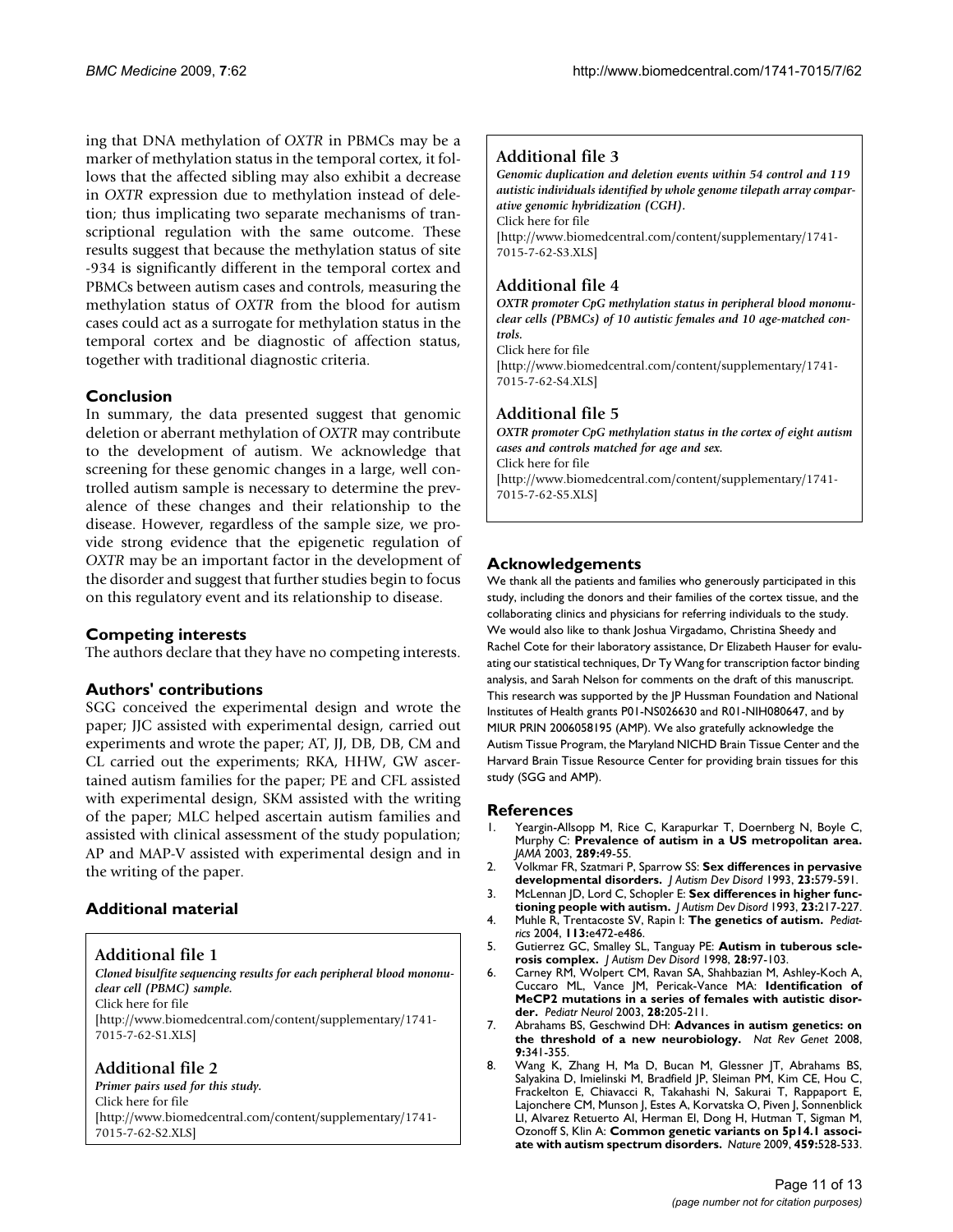- 9. Folstein SE, Rosen-Sheidley B: **[Genetics of autism: complex aeti](http://www.ncbi.nlm.nih.gov/entrez/query.fcgi?cmd=Retrieve&db=PubMed&dopt=Abstract&list_uids=11733747)[ology for a heterogeneous disorder.](http://www.ncbi.nlm.nih.gov/entrez/query.fcgi?cmd=Retrieve&db=PubMed&dopt=Abstract&list_uids=11733747)** *Nat Rev Genet* 2001, **2:**943-955.
- 10. Gillberg C: **[Chromosomal disorders and autism.](http://www.ncbi.nlm.nih.gov/entrez/query.fcgi?cmd=Retrieve&db=PubMed&dopt=Abstract&list_uids=9813777)** *J Autism Dev Disord* 1998, **28:**415-425.
- 11. Lauritsen M, Mors O, Mortensen PB, Ewald H: **Infantile autism and associated autosomal chromosome abnormalities: a register-based study and a literature survey.** *J Child Psychol Psychiat* 1999, **4:**335-345.
- 12. Baker P, Piven J, Schwartz S, Patil S: **[Brief report: duplication of](http://www.ncbi.nlm.nih.gov/entrez/query.fcgi?cmd=Retrieve&db=PubMed&dopt=Abstract&list_uids=7961335) [chromosome 15q11-13 in two individuals with autistic disor](http://www.ncbi.nlm.nih.gov/entrez/query.fcgi?cmd=Retrieve&db=PubMed&dopt=Abstract&list_uids=7961335)[der.](http://www.ncbi.nlm.nih.gov/entrez/query.fcgi?cmd=Retrieve&db=PubMed&dopt=Abstract&list_uids=7961335)** *J Autism Dev Disord* 1994, **24:**529-535.
- 13. Bundey S, Hardy C, Vickers S, Kilpatrick MW, Corbett JA: **[Brief](http://www.ncbi.nlm.nih.gov/entrez/query.fcgi?cmd=Retrieve&db=PubMed&dopt=Abstract&list_uids=8050626) [report: duplication of chromosome 15q11-13 in two individ](http://www.ncbi.nlm.nih.gov/entrez/query.fcgi?cmd=Retrieve&db=PubMed&dopt=Abstract&list_uids=8050626)[uals with autistic disorder.](http://www.ncbi.nlm.nih.gov/entrez/query.fcgi?cmd=Retrieve&db=PubMed&dopt=Abstract&list_uids=8050626)** *Dev Med Child Neurol* 1994, **36:**736-742.
- 14. Hotopf M, Bolton P: **[A case of autism associated with partial](http://www.ncbi.nlm.nih.gov/entrez/query.fcgi?cmd=Retrieve&db=PubMed&dopt=Abstract&list_uids=7608033) [tetrasomy 15.](http://www.ncbi.nlm.nih.gov/entrez/query.fcgi?cmd=Retrieve&db=PubMed&dopt=Abstract&list_uids=7608033)** *J Autism Dev Disord* 1995, **25:**41-49.
- 15. Flejter WL, Bennett-Baker PE, Ghaziuddin M, McDonald M, Sheldon S, Gorski JL: **[Cytogenetic and molecular analysis of inv dup\(15\)](http://www.ncbi.nlm.nih.gov/entrez/query.fcgi?cmd=Retrieve&db=PubMed&dopt=Abstract&list_uids=8669450) [chromosomes observed in two patients with autistic disor](http://www.ncbi.nlm.nih.gov/entrez/query.fcgi?cmd=Retrieve&db=PubMed&dopt=Abstract&list_uids=8669450)[der and mental retardation.](http://www.ncbi.nlm.nih.gov/entrez/query.fcgi?cmd=Retrieve&db=PubMed&dopt=Abstract&list_uids=8669450)** *Am J Med Genet* 1996, **61:**182-187.
- 16. Cook EH Jr, Lindgren V, Leventhal BL, Courchesne R, Lincoln A, Shulman C, Lord C, Courchesne E: **[Autism or atypical autism in](http://www.ncbi.nlm.nih.gov/entrez/query.fcgi?cmd=Retrieve&db=PubMed&dopt=Abstract&list_uids=9106540) [maternally but not paternally derived proximal 15q duplica](http://www.ncbi.nlm.nih.gov/entrez/query.fcgi?cmd=Retrieve&db=PubMed&dopt=Abstract&list_uids=9106540)[tion.](http://www.ncbi.nlm.nih.gov/entrez/query.fcgi?cmd=Retrieve&db=PubMed&dopt=Abstract&list_uids=9106540)** *Am J Hum Genet* 1997, **60:**928-934.
- 17. Repetto GM, White LM, Bader PJ, Johnson D, Knoll JH: **[Interstitial](http://www.ncbi.nlm.nih.gov/entrez/query.fcgi?cmd=Retrieve&db=PubMed&dopt=Abstract&list_uids=9741464) [duplications of chromosome region 15q11q13: Clinical and](http://www.ncbi.nlm.nih.gov/entrez/query.fcgi?cmd=Retrieve&db=PubMed&dopt=Abstract&list_uids=9741464) [molecular characterization.](http://www.ncbi.nlm.nih.gov/entrez/query.fcgi?cmd=Retrieve&db=PubMed&dopt=Abstract&list_uids=9741464)** *Am J Med Genet* 1998, **79:**82-89.
- 18. Schroer RJ, Phelan MC, Michaelis RC, Crawford EC, Skinner SA, Cuccaro M, Simensen RJ, Bishop J, Skinner C, Fender D, Stevenson RE: **[Autism and maternally derived aberrations of chromosome](http://www.ncbi.nlm.nih.gov/entrez/query.fcgi?cmd=Retrieve&db=PubMed&dopt=Abstract&list_uids=9545097) [15q.](http://www.ncbi.nlm.nih.gov/entrez/query.fcgi?cmd=Retrieve&db=PubMed&dopt=Abstract&list_uids=9545097)** *Am J Med Genet* 1998, **76:**327-336.
- 19. Gurrieri F, Battaglia A, Torrisi L, Tancredi R, Cavallaro C, Sangiorgi E, Neri G: **[Pervasive developmental disorder and epilepsy due](http://www.ncbi.nlm.nih.gov/entrez/query.fcgi?cmd=Retrieve&db=PubMed&dopt=Abstract&list_uids=10331703) [to maternally derived duplication of 15q11-q13.](http://www.ncbi.nlm.nih.gov/entrez/query.fcgi?cmd=Retrieve&db=PubMed&dopt=Abstract&list_uids=10331703)** *Neurology* 1999, **52:**1694-1697.
- 20. Buoni S, Sorrentino L, Farnetani MA, Pucci L, Fois A: **[The syndrome](http://www.ncbi.nlm.nih.gov/entrez/query.fcgi?cmd=Retrieve&db=PubMed&dopt=Abstract&list_uids=10868780) [of inv dup \(15\): clinical, electroencephalographic, imaging](http://www.ncbi.nlm.nih.gov/entrez/query.fcgi?cmd=Retrieve&db=PubMed&dopt=Abstract&list_uids=10868780) [findings.](http://www.ncbi.nlm.nih.gov/entrez/query.fcgi?cmd=Retrieve&db=PubMed&dopt=Abstract&list_uids=10868780)** *J Child Neurol* 2000, **15:**380-385.
- 21. Boyar FZ, Whitney MM, Lossie AC, Gray BA, Keller KL, Stalker HJ, Zori RT, Geffken G, Mutch J, Edge PJ, Voeller KS, Williams CA, Driscoll DJ: **[A family with a grand-maternally derived interstitial](http://www.ncbi.nlm.nih.gov/entrez/query.fcgi?cmd=Retrieve&db=PubMed&dopt=Abstract&list_uids=11846734) [duplication of proximal 15q.](http://www.ncbi.nlm.nih.gov/entrez/query.fcgi?cmd=Retrieve&db=PubMed&dopt=Abstract&list_uids=11846734)** *Clin Genet* 2001, **60:**421-430.
- Silva AE, Vayego-Lourenco SA, Fett-Conte AC, Goloni-Bertollo EM, Varella-Garcia M: **[Tetrasomy 15q11-q13 identified by fluores](http://www.ncbi.nlm.nih.gov/entrez/query.fcgi?cmd=Retrieve&db=PubMed&dopt=Abstract&list_uids=12068363)[cence in situ hybridization in a patient with autistic disorder.](http://www.ncbi.nlm.nih.gov/entrez/query.fcgi?cmd=Retrieve&db=PubMed&dopt=Abstract&list_uids=12068363)** *Arq Neuropsiquiatr* 2002, **60:**290-294.
- 23. Filipek PA, Juranek J, Smith M, Mays LZ, Ramos ER, Bocian M, Masser-Frye D, Laulhere TM, Modahl C, Spence MA, Gargus JJ: **[Mitochon](http://www.ncbi.nlm.nih.gov/entrez/query.fcgi?cmd=Retrieve&db=PubMed&dopt=Abstract&list_uids=12783428)[drial dysfunction in autistic patients with 15q inverted dupli](http://www.ncbi.nlm.nih.gov/entrez/query.fcgi?cmd=Retrieve&db=PubMed&dopt=Abstract&list_uids=12783428)[cation.](http://www.ncbi.nlm.nih.gov/entrez/query.fcgi?cmd=Retrieve&db=PubMed&dopt=Abstract&list_uids=12783428)** *Ann Neurol* 2003, **53:**801-804.
- 24. Rineer S, Finucane B, Simon EW: **[Autistic symptoms among chil](http://www.ncbi.nlm.nih.gov/entrez/query.fcgi?cmd=Retrieve&db=PubMed&dopt=Abstract&list_uids=9754629)[dren and young adults with isodicentric chromosome 15.](http://www.ncbi.nlm.nih.gov/entrez/query.fcgi?cmd=Retrieve&db=PubMed&dopt=Abstract&list_uids=9754629)** *Am J Med Genet* 1998, **81:**428-433.
- 25. Thomas JA, Johnson J, Peterson Kraai TL, Wilson R, Tartaglia N, LeRoux J, Beischel L, McGavran L, Hagerman RJ: **Genetic and clinical characterization of patients with an interstitial duplication 15q11-q13, emphasizing behavioral phenotype and response to treatment.** *Am J Med Genet A* 2003, **119:**111-120.
- 26. Sebat J, Lakshmi B, Troge J, Alexander J, Young J, Lundin P, Maner S, Massa H, Walker M, Chi M, Navin N, Lucito R, Healy J, Hicks J, Ye K, Reiner A, Gilliam TC, Trask B, Patterson N, Zetterberg A, Wigler M: **[Large-scale copy number polymorphism in the human](http://www.ncbi.nlm.nih.gov/entrez/query.fcgi?cmd=Retrieve&db=PubMed&dopt=Abstract&list_uids=15273396) [genome.](http://www.ncbi.nlm.nih.gov/entrez/query.fcgi?cmd=Retrieve&db=PubMed&dopt=Abstract&list_uids=15273396)** *Science* 2004, **305:**525-528.
- 27. Cuccaro ML, Shao Y, Bass MP, Abramson RK, Ravan SA, Wright HH, Wolpert CM, Donnelly SL, Pericak-Vance MA: **[Behavioral compar](http://www.ncbi.nlm.nih.gov/entrez/query.fcgi?cmd=Retrieve&db=PubMed&dopt=Abstract&list_uids=12708583)[isons in autistic individuals from multiplex and singleton](http://www.ncbi.nlm.nih.gov/entrez/query.fcgi?cmd=Retrieve&db=PubMed&dopt=Abstract&list_uids=12708583) [families.](http://www.ncbi.nlm.nih.gov/entrez/query.fcgi?cmd=Retrieve&db=PubMed&dopt=Abstract&list_uids=12708583)** *J Autism Dev Disord* 2003, **33:**87-91.
- 28. Iafrate AJ, Feuk L, Rivera MN, Listewnik ML, Donahoe PK, Qi Y, Scherer SW, Lee C: **[Detection of large-scale variation in the](http://www.ncbi.nlm.nih.gov/entrez/query.fcgi?cmd=Retrieve&db=PubMed&dopt=Abstract&list_uids=15286789) [human genome.](http://www.ncbi.nlm.nih.gov/entrez/query.fcgi?cmd=Retrieve&db=PubMed&dopt=Abstract&list_uids=15286789)** *Nat Genet* 2004, **36:**949-951.
- 29. Lord C, Rutter M, Le Couteur A: **[Autism Diagnostic Interview-](http://www.ncbi.nlm.nih.gov/entrez/query.fcgi?cmd=Retrieve&db=PubMed&dopt=Abstract&list_uids=7814313)[Revised: a revised version of a diagnostic interview for car](http://www.ncbi.nlm.nih.gov/entrez/query.fcgi?cmd=Retrieve&db=PubMed&dopt=Abstract&list_uids=7814313)egivers of individuals with possible pervasive developmental [disorders.](http://www.ncbi.nlm.nih.gov/entrez/query.fcgi?cmd=Retrieve&db=PubMed&dopt=Abstract&list_uids=7814313)** *J Autism Dev Disord* 1994, **24:**659-685.
- 30. Lord C, Pickles A, McLennan J, Rutter M, Bregman J, Folstein S, Fombonne E, Leboyer M, Minshew N: **[Diagnosing autism: analyses of](http://www.ncbi.nlm.nih.gov/entrez/query.fcgi?cmd=Retrieve&db=PubMed&dopt=Abstract&list_uids=9403369)**

**[data from the Autism Diagnostic Interview.](http://www.ncbi.nlm.nih.gov/entrez/query.fcgi?cmd=Retrieve&db=PubMed&dopt=Abstract&list_uids=9403369)** *J Autism Dev Disord* 1997, **27:**501-517.

- 31. Vance JM: **The collection of biological samples for DNA analysis.** In *Approaches to Gene Mapping in Complex Human Diseases* Edited by: Haines JL, Pericak-Vance MA. New York, USA: Wiley-Liss; 1998.
- 32. Ohnishi T, Matsuda H, Hashimoto T, Kunihiro T, Nishikawa M, Uema T, Sasaki M: **[Abnormal regional cerebral blood flow in child](http://www.ncbi.nlm.nih.gov/entrez/query.fcgi?cmd=Retrieve&db=PubMed&dopt=Abstract&list_uids=10960047)[hood autism.](http://www.ncbi.nlm.nih.gov/entrez/query.fcgi?cmd=Retrieve&db=PubMed&dopt=Abstract&list_uids=10960047)** *Brain* 2000, **123:**1838-1844.
- 33. Lee JE, Bigler ED, Alexander AL, Lazar M, DuBray MB, Chung MK, Johnson M, Morgan J, Miller JN, McMahon WM, Lu J, Jeong EK, Lainhart JE: **[Diffusion tensor imaging of white matter in the supe](http://www.ncbi.nlm.nih.gov/entrez/query.fcgi?cmd=Retrieve&db=PubMed&dopt=Abstract&list_uids=17714869)[rior temporal gyrus and temporal stem in autism.](http://www.ncbi.nlm.nih.gov/entrez/query.fcgi?cmd=Retrieve&db=PubMed&dopt=Abstract&list_uids=17714869)** *Neurosci Lett* 2007, **424:**127-132.
- 34. Boddaert N, Belin P, Chabane N, Poline JB, Barthelemy C, Mouren-Simeoni MC, Brunelle F, Samson Y, Zilbovicius M: **[Perception of](http://www.ncbi.nlm.nih.gov/entrez/query.fcgi?cmd=Retrieve&db=PubMed&dopt=Abstract&list_uids=14594758) [complex sounds: abnormal pattern of cortical activation in](http://www.ncbi.nlm.nih.gov/entrez/query.fcgi?cmd=Retrieve&db=PubMed&dopt=Abstract&list_uids=14594758) [autism.](http://www.ncbi.nlm.nih.gov/entrez/query.fcgi?cmd=Retrieve&db=PubMed&dopt=Abstract&list_uids=14594758)** *Am J Psychiatry* 2003, **160:**2057-2060.
- 35. Zilbovicius M, Boddaert N, Belin P, Poline JB, Remy P, Mangin JF, Thivard L, Barthelemy C, Samson Y: **[Temporal lobe dysfunction in](http://www.ncbi.nlm.nih.gov/entrez/query.fcgi?cmd=Retrieve&db=PubMed&dopt=Abstract&list_uids=11097965) [childhood autism: a PET study. Positron emission tomogra](http://www.ncbi.nlm.nih.gov/entrez/query.fcgi?cmd=Retrieve&db=PubMed&dopt=Abstract&list_uids=11097965)[phy.](http://www.ncbi.nlm.nih.gov/entrez/query.fcgi?cmd=Retrieve&db=PubMed&dopt=Abstract&list_uids=11097965)** *Am J Psychiatry* 2000, **157:**1988-1993.
- 36. Campbell DB, D'Oronzio R, Garbett K, Ebert PJ, Mirnics K, Levitt P, Persico AM: **[Disruption of cerebral cortex MET signaling in](http://www.ncbi.nlm.nih.gov/entrez/query.fcgi?cmd=Retrieve&db=PubMed&dopt=Abstract&list_uids=17696172) [autism spectrum disorder.](http://www.ncbi.nlm.nih.gov/entrez/query.fcgi?cmd=Retrieve&db=PubMed&dopt=Abstract&list_uids=17696172)** *Ann Neurol* 2007, **62:**243-250.
- 37. Lintas C, Sacco R, Garbett K, Mirnics K, Militerni R, Bravaccio C, Curatolo P, Manzi B, Schneider C, Melmed R, Elia M, Pascucci T, Puglisi-Allegra S, Reichelt KL, Persico AM: **[Involvement of the](http://www.ncbi.nlm.nih.gov/entrez/query.fcgi?cmd=Retrieve&db=PubMed&dopt=Abstract&list_uids=18317465) [PRKCB1 gene in autistic disorder: significant genetic associ](http://www.ncbi.nlm.nih.gov/entrez/query.fcgi?cmd=Retrieve&db=PubMed&dopt=Abstract&list_uids=18317465)[ation and reduced neocortical gene expression.](http://www.ncbi.nlm.nih.gov/entrez/query.fcgi?cmd=Retrieve&db=PubMed&dopt=Abstract&list_uids=18317465)** *Mol Psychiatry* 2009, **14:**705-718.
- Siegel B: [Toward DSM-IV: a developmental approach to autis](http://www.ncbi.nlm.nih.gov/entrez/query.fcgi?cmd=Retrieve&db=PubMed&dopt=Abstract&list_uids=2047332)**[tic disorder.](http://www.ncbi.nlm.nih.gov/entrez/query.fcgi?cmd=Retrieve&db=PubMed&dopt=Abstract&list_uids=2047332)** *Psychiatr Clin North Am* 1991, **14:**53-68.
- 39. Fiegler H, Carr P, Douglas EJ, Burford DC, Hunt S, Smith J, Vetrie D, Gorman P, Tomlinson IP, Carter NP: **[DNA microarrays for com](http://www.ncbi.nlm.nih.gov/entrez/query.fcgi?cmd=Retrieve&db=PubMed&dopt=Abstract&list_uids=12619160)[parative genomic hybridization based on DOP-PCR amplifi](http://www.ncbi.nlm.nih.gov/entrez/query.fcgi?cmd=Retrieve&db=PubMed&dopt=Abstract&list_uids=12619160)[cation of BAC and PAC clones.](http://www.ncbi.nlm.nih.gov/entrez/query.fcgi?cmd=Retrieve&db=PubMed&dopt=Abstract&list_uids=12619160)** *Genes Chromosomes Cancer* 2003, **36:**361-374.
- 40. Olshen AB, Venkatraman ES, Lucito R, Wigler M: **[Circular binary](http://www.ncbi.nlm.nih.gov/entrez/query.fcgi?cmd=Retrieve&db=PubMed&dopt=Abstract&list_uids=15475419) [segmentation for the analysis of array-based DNA copy](http://www.ncbi.nlm.nih.gov/entrez/query.fcgi?cmd=Retrieve&db=PubMed&dopt=Abstract&list_uids=15475419) [number data.](http://www.ncbi.nlm.nih.gov/entrez/query.fcgi?cmd=Retrieve&db=PubMed&dopt=Abstract&list_uids=15475419)** *Biostatistics* 2004, **5:**557-572.
- 41. Livak KJ, Schmittgen TD: **Analysis of relative gene expression data using real-time quantitative PCR and the 2(-**ΔΔ**[C\(T\)\)](http://www.ncbi.nlm.nih.gov/entrez/query.fcgi?cmd=Retrieve&db=PubMed&dopt=Abstract&list_uids=11846609) [method.](http://www.ncbi.nlm.nih.gov/entrez/query.fcgi?cmd=Retrieve&db=PubMed&dopt=Abstract&list_uids=11846609)** *Methods* 2001, **25:**402-408.
- Mizumoto Y, Kimura T, Ivell R: [A genomic element within the](http://www.ncbi.nlm.nih.gov/entrez/query.fcgi?cmd=Retrieve&db=PubMed&dopt=Abstract&list_uids=9484908) **[third intron of the human oxytocin receptor gene may be](http://www.ncbi.nlm.nih.gov/entrez/query.fcgi?cmd=Retrieve&db=PubMed&dopt=Abstract&list_uids=9484908) [involved in transcriptional suppression.](http://www.ncbi.nlm.nih.gov/entrez/query.fcgi?cmd=Retrieve&db=PubMed&dopt=Abstract&list_uids=9484908)** *Mol Cell Endocrinol* 1997, **135:**129-138.
- 43. Bustin SA: **[Absolute quantification of mRNA using real-time](http://www.ncbi.nlm.nih.gov/entrez/query.fcgi?cmd=Retrieve&db=PubMed&dopt=Abstract&list_uids=11013345) [reverse transcription polymerase chain reaction assays.](http://www.ncbi.nlm.nih.gov/entrez/query.fcgi?cmd=Retrieve&db=PubMed&dopt=Abstract&list_uids=11013345)** *J Mol Endocrinol* 2000, **25:**169-193.
- 44. Belichenko PV, Hagberg B, Dahlstrom A: **[Morphological study of](http://www.ncbi.nlm.nih.gov/entrez/query.fcgi?cmd=Retrieve&db=PubMed&dopt=Abstract&list_uids=9006657) [neocortical areas in Rett syndrome.](http://www.ncbi.nlm.nih.gov/entrez/query.fcgi?cmd=Retrieve&db=PubMed&dopt=Abstract&list_uids=9006657)** *Acta Neuropathol* 1997, **93:**50-61.
- 45. International Molecular Genetic Study of Autism Consortium: **[A full](http://www.ncbi.nlm.nih.gov/entrez/query.fcgi?cmd=Retrieve&db=PubMed&dopt=Abstract&list_uids=9546821) [genome screen for autism with evidence for linkage to a](http://www.ncbi.nlm.nih.gov/entrez/query.fcgi?cmd=Retrieve&db=PubMed&dopt=Abstract&list_uids=9546821) [region on chromosome 7q.](http://www.ncbi.nlm.nih.gov/entrez/query.fcgi?cmd=Retrieve&db=PubMed&dopt=Abstract&list_uids=9546821)** *Hum Mol Genet* 1998, **7:**571-578.
- 46. Philippe A, Martinez M, Guilloud-Bataille M, Gillberg C, Rastam M, Sponheim E, Coleman M, Zappella M, Aschauer H, Van Maldergem L, Penet C, Feingold J, Brice A, Leboyer M, van Malldergerme L: **[Genome-wide scan for autism susceptibility genes. Paris](http://www.ncbi.nlm.nih.gov/entrez/query.fcgi?cmd=Retrieve&db=PubMed&dopt=Abstract&list_uids=10196369) [Autism Research International Sibpair Study.](http://www.ncbi.nlm.nih.gov/entrez/query.fcgi?cmd=Retrieve&db=PubMed&dopt=Abstract&list_uids=10196369)** *Hum Mol Genet* 1999, **8:**805-812.
- 47. Cook EH Jr, Courchesne RY, Cox NJ, Lord C, Gonen D, Guter SJ, Lincoln A, Nix K, Haas R, Leventhal BL, Courchesne E: **[Linkage-dis](http://www.ncbi.nlm.nih.gov/entrez/query.fcgi?cmd=Retrieve&db=PubMed&dopt=Abstract&list_uids=9545402)[equilibrium mapping of autistic disorder, with 15q11-13](http://www.ncbi.nlm.nih.gov/entrez/query.fcgi?cmd=Retrieve&db=PubMed&dopt=Abstract&list_uids=9545402) [markers.](http://www.ncbi.nlm.nih.gov/entrez/query.fcgi?cmd=Retrieve&db=PubMed&dopt=Abstract&list_uids=9545402)** *Am J Hum Genet* 1998, **62:**1077-1083.
- 48. Nurmi EL, Bradford Y, Chen Y, Hall J, Arnone B, Gardiner MB, Hutcheson HB, Gilbert JR, Pericak-Vance MA, Copeland-Yates SA, Michaelis RC, Wassink TH, Santangelo SL, Sheffield VC, Piven J, Folstein SE, Haines JL, Sutcliffe JS: **[Linkage disequilibrium at the Angelman](http://www.ncbi.nlm.nih.gov/entrez/query.fcgi?cmd=Retrieve&db=PubMed&dopt=Abstract&list_uids=11543639) [syndrome gene UBE3A in autism families.](http://www.ncbi.nlm.nih.gov/entrez/query.fcgi?cmd=Retrieve&db=PubMed&dopt=Abstract&list_uids=11543639)** *Genomics* 2001, **77:**105-113.
- 49. Shao Y, Cuccaro ML, Hauser ER, Raiford KL, Menold MM, Wolpert CM, Ravan SA, Elston L, Decena K, Donnelly SL, Abramson RK, Wright HH, DeLong GR, Gilbert JR, Pericak-Vance MA: **[Fine map](http://www.ncbi.nlm.nih.gov/entrez/query.fcgi?cmd=Retrieve&db=PubMed&dopt=Abstract&list_uids=12567325)[ping of autistic disorder to chromosome 15q11-q13 by use of](http://www.ncbi.nlm.nih.gov/entrez/query.fcgi?cmd=Retrieve&db=PubMed&dopt=Abstract&list_uids=12567325) [phenotypic subtypes.](http://www.ncbi.nlm.nih.gov/entrez/query.fcgi?cmd=Retrieve&db=PubMed&dopt=Abstract&list_uids=12567325)** *Am J Hum Genet* 2003, **72:**539-548.